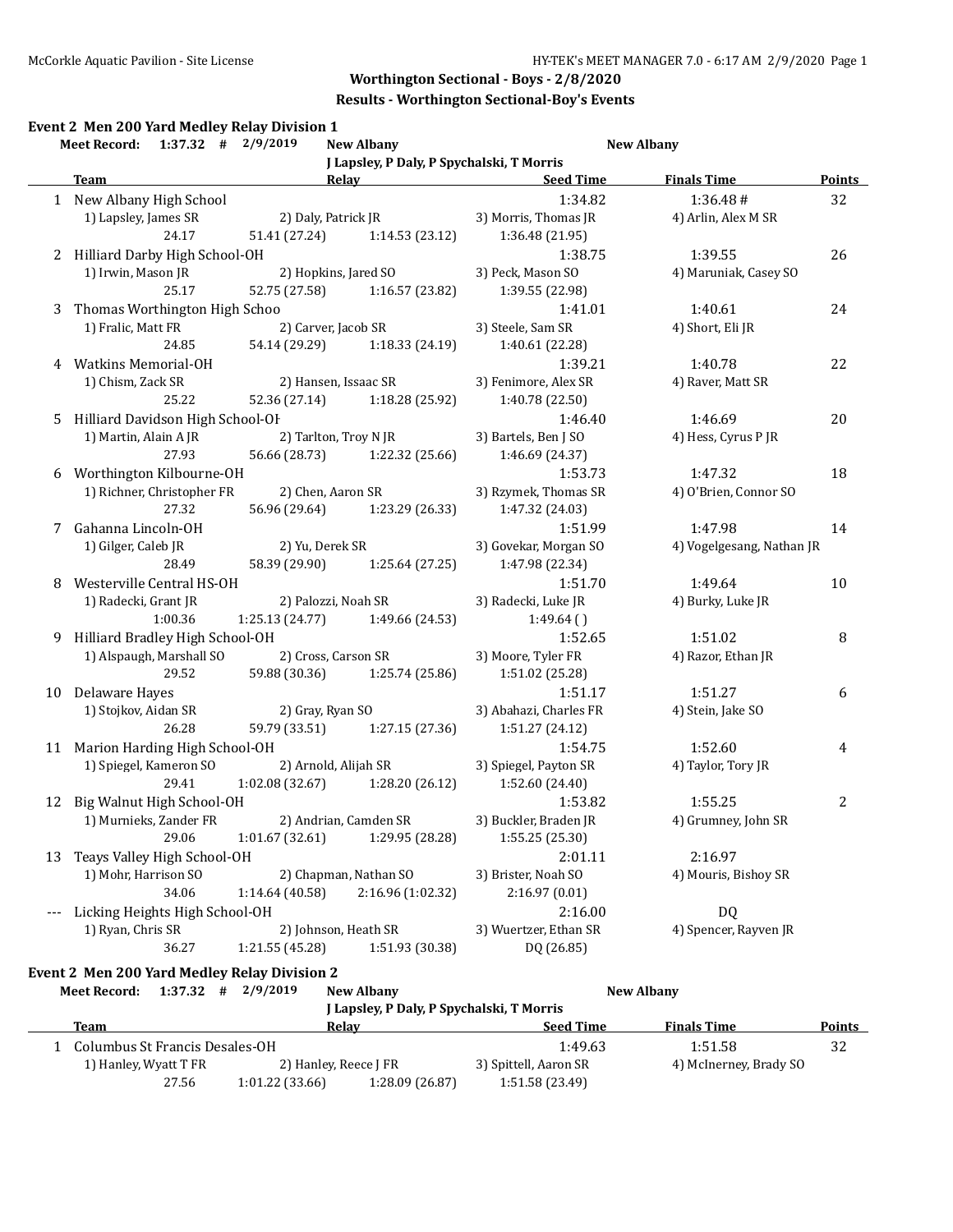|    | Event 4 Men 200 Yard Freestyle Division 1<br>Meet Record: 1:45.24 # 1/26/2002 |                 | <b>Mike Joyce</b>                            |                  | Kilbourne          |               |
|----|-------------------------------------------------------------------------------|-----------------|----------------------------------------------|------------------|--------------------|---------------|
|    | Name                                                                          |                 | Yr School                                    | <b>Seed Time</b> | <b>Finals Time</b> | <b>Points</b> |
|    | 1 Peck, Mason                                                                 |                 | SO Hilliard Darby High School-OH             | 1:44.13          | 1:45.92            | 16            |
|    | 24.37                                                                         | 51.18 (26.81)   | 1:18.80 (27.62)                              | 1:45.92 (27.12)  |                    |               |
|    | 2 Schimming, Caleb                                                            |                 | JR New Albany High School                    | 1:46.02          | 1:46.61            | 13            |
|    | 24.77                                                                         | 51.71 (26.94)   | 1:19.24(27.53)                               | 1:46.61 (27.37)  |                    |               |
|    | 3 Irwin, Mason                                                                |                 | JR Hilliard Darby High School-OH             | 1:46.45          | 1:46.84            | 12            |
|    | 24.70                                                                         | 51.52 (26.82)   | 1:19.22 (27.70)                              | 1:46.84 (27.62)  |                    |               |
|    | 4 Bower, Braden                                                               |                 | JR Hilliard Darby High School-OH             | 1:47.82          | 1:48.79            | 11            |
|    | 25.02                                                                         | 51.54 (26.52)   | 1:19.78 (28.24)                              | 1:48.79 (29.01)  |                    |               |
|    | 5 Ambler, Nathan                                                              |                 | FR Worthington Kilbourne-OH                  | 1:53.65          | 1:51.17            | 10            |
|    | 25.54                                                                         | 52.99 (27.45)   | 1:21.87 (28.88)                              | 1:51.17 (29.30)  |                    |               |
|    | 6 Bucher, Caleb                                                               |                 | SR Delaware Hayes                            | 1:54.64          | 1:51.21            | 9             |
|    | 24.46                                                                         | 52.84 (28.38)   | 1:22.17 (29.33)                              | 1:51.21 (29.04)  |                    |               |
|    | 7 Barnes, Zach                                                                |                 | FR Thomas Worthington High School            | 1:49.20          | 1:52.02            | 7             |
|    | 25.31                                                                         | 53.45 (28.14)   | 1:22.85 (29.40)                              | 1:52.02 (29.17)  |                    |               |
| 8  | Taylor, Derek                                                                 |                 | SR Thomas Worthington High School            | 1:56.96          | 1:53.80            | 5             |
|    | 25.55                                                                         | 53.98 (28.43)   | 1:24.15(30.17)                               | 1:53.80 (29.65)  |                    |               |
|    | 9 Deerwester, Mason M                                                         |                 | SO Hilliard Davidson High School-OH          | 2:00.83          | 1:54.94            | 4             |
|    | 25.13                                                                         | 54.45 (29.32)   | 1:24.92 (30.47)                              | 1:54.94 (30.02)  |                    |               |
|    |                                                                               |                 | SO Thomas Worthington High School            | 1:58.89          | 1:55.76            | 3             |
|    | 10 Ament, Blake<br>25.52                                                      | 54.78 (29.26)   |                                              |                  |                    |               |
|    |                                                                               |                 | 1:25.29 (30.51)<br>FR New Albany High School | 1:55.76 (30.47)  |                    |               |
|    | 11 Axline, Lleyton                                                            |                 |                                              | 1:59.35          | 1:58.09            | 2             |
|    | 26.89                                                                         | 56.86 (29.97)   | 1:27.52 (30.66)                              | 1:58.09 (30.57)  |                    |               |
|    | 12 Fields, Darin                                                              |                 | SR Gahanna Lincoln-OH                        | 2:01.60          | 1:58.32            | $\mathbf{1}$  |
|    | 27.41                                                                         | 57.42 (30.01)   | 1:27.94 (30.52)                              | 1:58.32 (30.38)  |                    |               |
|    | 13 Jolley, Michael                                                            |                 | SO Gahanna Lincoln-OH                        | 2:05.61          | 2:00.18            |               |
|    | 27.52                                                                         | 57.75 (30.23)   | 1:29.70 (31.95)                              | 2:00.18 (30.48)  |                    |               |
|    | 14 Etheridge, Max                                                             |                 | SO Delaware Hayes                            | 2:02.69          | 2:00.79            |               |
|    | 27.12                                                                         | 57.82 (30.70)   | 1:29.67 (31.85)                              | 2:00.79 (31.12)  |                    |               |
|    | 15 Stought, Aiden                                                             |                 | JR Watkins Memorial-OH                       | 2:03.14          | 2:00.84            |               |
|    | 26.75                                                                         | 57.25 (30.50)   | 1:29.23 (31.98)                              | 2:00.84 (31.61)  |                    |               |
|    | 16 Abahazi, Charles                                                           |                 | FR Delaware Hayes                            | 2:01.85          | 2:02.36            |               |
|    | 27.17                                                                         | 57.97 (30.80)   | 1:30.77 (32.80)                              | 2:02.36 (31.59)  |                    |               |
|    | 17 Le, Will                                                                   |                 | FR New Albany High School                    | 2:01.75          | 2:03.12            |               |
|    | 27.82                                                                         | 58.57 (30.75)   | 1:30.90 (32.33)                              | 2:03.12 (32.22)  |                    |               |
|    | 18 Hickman, Josh                                                              |                 | SO Thomas Worthington High School            | 2:09.31          | 2:03.89            |               |
|    | 27.51                                                                         | 59.20 (31.69)   | 1:32.31 (33.11)                              | 2:03.89 (31.58)  |                    |               |
|    | 19 Koch, Mason                                                                |                 | SR Teays Valley High School-OH               | 2:07.82          | 2:04.07            |               |
|    | 28.07                                                                         | 59.89 (31.82)   | 1:32.88 (32.99)                              | 2:04.07 (31.19)  |                    |               |
| 20 | Baxendell, Jacob                                                              |                 | SO Hilliard Bradley High School-OH           | 2:09.48          | 2:04.13            |               |
|    | 27.52                                                                         | 58.69 (31.17)   | 1:31.27 (32.58)                              | 2:04.13 (32.86)  |                    |               |
|    | 21 McCloud, Colton                                                            |                 | SO Watkins Memorial-OH                       | 2:06.56          | 2:05.29            |               |
|    | 28.93                                                                         | 1:01.31 (32.38) | 1:34.11 (32.80)                              | 2:05.29 (31.18)  |                    |               |
| 22 | Bucher, Joshua                                                                |                 | FR Delaware Hayes                            | 2:08.42          | 2:06.98            |               |
|    | 28.77                                                                         | 1:00.16 (31.39) | 1:33.17 (33.01)                              | 2:06.98 (33.81)  |                    |               |
| 23 | Aguila, Alex                                                                  |                 | JR New Albany High School                    | 2:11.18          | 2:07.83            |               |
|    | 29.70                                                                         | 1:02.06 (32.36) | 1:36.21 (34.15)                              | 2:07.83 (31.62)  |                    |               |
| 24 | Bendure, Carter                                                               |                 | SO Big Walnut High School-OH                 | 2:16.16          | 2:08.43            |               |
|    | 29.26                                                                         | 1:00.96 (31.70) | 1:35.23 (34.27)                              | 2:08.43 (33.20)  |                    |               |
| 25 | Weber, Noah                                                                   |                 | FR Gahanna Lincoln-OH                        | 2:11.99          | 2:09.80            |               |
|    | 30.13                                                                         | 1:03.06 (32.93) | 1:37.10 (34.04)                              | 2:09.80 (32.70)  |                    |               |
|    | Chapman, Ryan                                                                 |                 | FR Westerville Central HS-OH                 | 2:22.23          |                    |               |
| 26 |                                                                               |                 |                                              |                  | 2:10.53            |               |
|    | 29.67                                                                         | 1:02.44 (32.77) | 1:37.13 (34.69)                              | 2:10.53 (33.40)  |                    |               |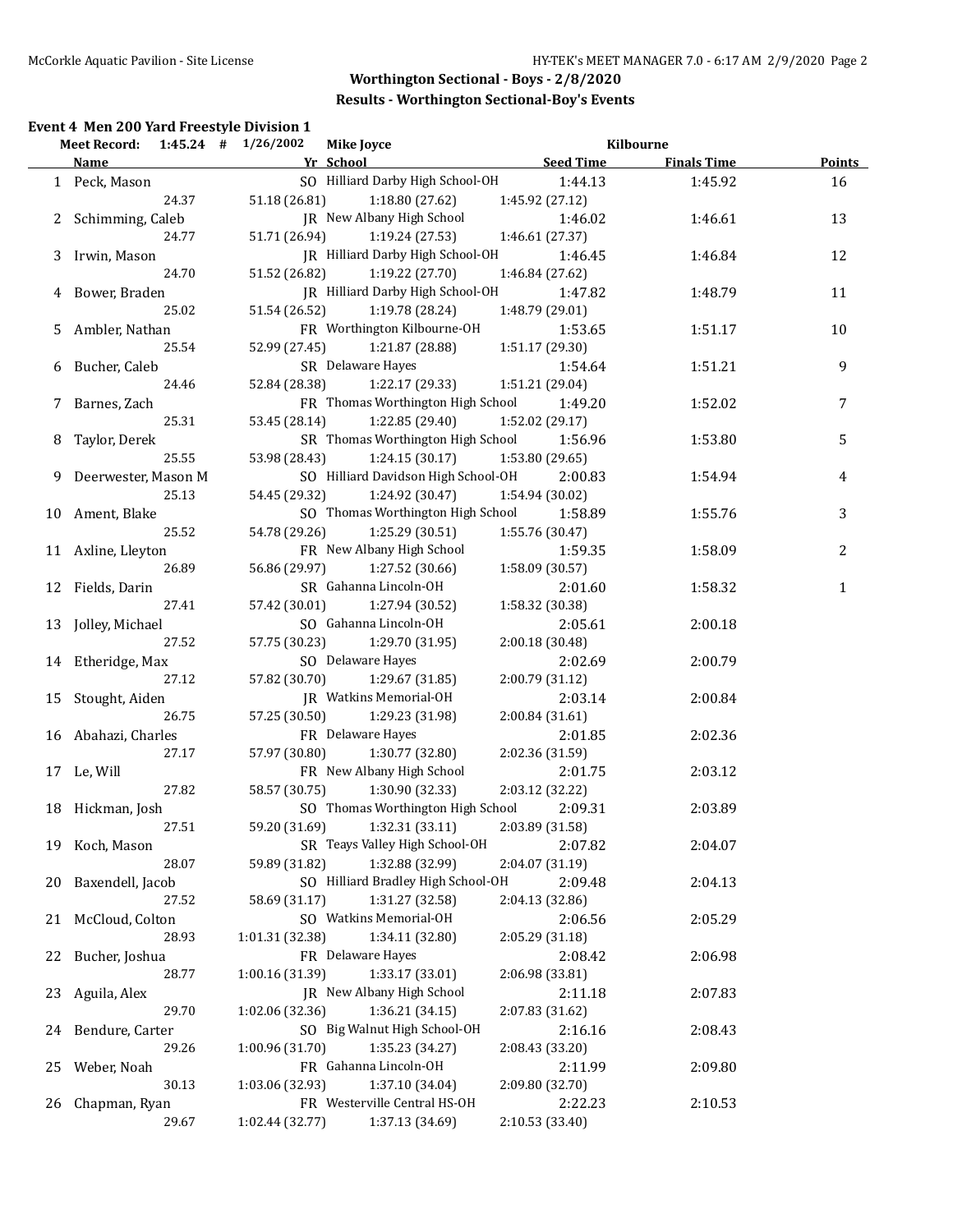### **Results - Worthington Sectional-Boy's Events**

## **(Event 4 Men 200 Yard Freestyle Division 1)**

|    | <b>Name</b>           | Yr School                            | <b>Seed Time</b> | <b>Finals Time</b> | <b>Points</b> |
|----|-----------------------|--------------------------------------|------------------|--------------------|---------------|
|    | 27 Wiksell, Cameron M | SR Hilliard Davidson High School-OH  | 2:12.46          | 2:11.02            |               |
|    | 29.72                 | 1:03.72 (34.00)<br>1:38.30 (34.58)   | 2:11.02 (32.72)  |                    |               |
|    | 28 Jeter, Matthew     | SO Gahanna Lincoln-OH                | 2:14.70          | 2:13.53            |               |
|    | 29.92                 | 1:03.43 (33.51)<br>1:38.35 (34.92)   | 2:13.53 (35.18)  |                    |               |
|    | 29 Keck, Jason        | SO Hilliard Bradley High School-OH   | 2:18.83          | 2:14.86            |               |
|    | 30.85                 | 1:05.00(34.15)<br>1:40.43 (35.43)    | 2:14.86 (34.43)  |                    |               |
|    | 30 McDaniel, Nick     | SO Marion Harding High School-OH     | 2:16.17          | 2:15.41            |               |
|    | 29.52                 | 1:03.10 (33.58)<br>1:40.14 (37.04)   | 2:15.41 (35.27)  |                    |               |
|    | 31 Williams, Brady    | JR Hilliard Bradley High School-OH   | 2:09.72          | 2:17.98            |               |
|    | 30.94                 | $1:05.85(34.91)$ $1:42.18(36.33)$    | 2:17.98 (35.80)  |                    |               |
|    | 32 Saulino, Sean      | SO Hilliard Darby High School-OH     | 2:28.32          | 2:19.69            |               |
|    | 31.81                 | 1:07.11(35.30)<br>1:44.31 (37.20)    | 2:19.69 (35.38)  |                    |               |
|    | 33 Palanca, Riley P   | JR Hilliard Davidson High School-OH  | 2:26.04          | 2:20.79            |               |
|    | 29.93                 | 1:06.16(36.23)<br>1:43.86 (37.70)    | 2:20.79 (36.93)  |                    |               |
|    | 34 Radecki, Evan      | JR Westerville Central HS-OH         | 2:25.69          | 2:21.21            |               |
|    | 31.25                 | 1:44.99 (37.89)<br>1:07.10(35.85)    | 2:21.21 (36.22)  |                    |               |
|    | 35 Clonch, Corbin     | SO Watkins Memorial-OH               | 2:42.18          | 2:22.66            |               |
|    | 34.41                 | 1:13.72 (39.31)<br>2:37.55 (1:23.83) | 2:22.66()        |                    |               |
|    | 36 Lisiecki, Mateusz  | FR Marion Harding High School-OH     | 2:35.96          | 2:25.00            |               |
|    | 33.46                 | 1:10.09(36.63)<br>1:47.84 (37.75)    | 2:25.00 (37.16)  |                    |               |
|    | 37 Swager, Ethan      | FR Big Walnut High School-OH         | 2:45.77          | 2:26.39            |               |
|    | 32.17                 | 1:09.00(36.83)<br>1:48.65 (39.65)    | 2:26.39 (37.74)  |                    |               |
|    | 38 Leonard, Brendan   | JR Westerville Central HS-OH         | 2:34.90          | 2:27.85            |               |
|    | 33.28                 | 1:09.29(36.01)<br>1:50.02 (40.73)    | 2:27.85 (37.83)  |                    |               |
|    | 39 Long, Ryan         | JR Big Walnut High School-OH         | 2:34.79          | 2:30.36            |               |
|    | 2:30.36               | 2:30.36()                            |                  |                    |               |
|    | 40 Alexander, Nick    | FR Big Walnut High School-OH         | 2:30.62          | 2:32.54            |               |
|    | 33.06                 | 1:09.34 (36.28)<br>1:49.19 (39.85)   | 2:32.54 (43.35)  |                    |               |
|    | 41 Oldenburgh, Jack   | FR Westerville Central HS-OH         | 2:39.25          | 2:34.04            |               |
|    | 35.26                 | 1:15.02 (39.76)<br>1:54.97 (39.95)   | 2:34.04 (39.07)  |                    |               |
|    | 42 White, Griffin W   | SO Hilliard Davidson High School-OH  | 2:39.82          | 2:34.69            |               |
|    | 34.10                 | 1:14.06 (39.96)<br>1:55.26(41.20)    | 2:34.69 (39.43)  |                    |               |
|    | 43 Johnson, Heath     | SR Licking Heights High School-OH    | 2:36.97          | 2:37.36            |               |
|    | 35.08                 | 1:13.26 (38.18)<br>1:55.26 (42.00)   | 2:37.36 (42.10)  |                    |               |
|    | 44 Burd, Dominic      | FR Newark High School-OH             | 2:47.80          | 2:44.58            |               |
|    | 33.24                 | 1:16.06 (42.82)<br>2:00.70 (44.64)   | 2:44.58 (43.88)  |                    |               |
|    | 45 Mazzone, Mitchell  | FR Newark High School-OH             | 2:54.72          | 2:48.57            |               |
|    | 36.65                 | 1:16.44 (39.79)<br>2:01.72 (45.28)   | 2:48.57 (46.85)  |                    |               |
| 46 | Mouris, Bishoy        | SR Teays Valley High School-OH       | 3:12.75          | 2:57.87            |               |
|    | 34.70                 | 1:18.76 (44.06)<br>2:08.97 (50.21)   | 2:57.87 (48.90)  |                    |               |
| 47 | Ammeter, Justin       | SR Teays Valley High School-OH       | 3:42.52          | 3:00.84            |               |
|    | 34.86                 | 1:20.45 (45.59)<br>2:08.87 (48.42)   | 3:00.84 (51.97)  |                    |               |
| 48 | Vermaaten, Nicholas   | SR Newark High School-OH             | 3:06.30          | 3:05.35            |               |
|    | 37.41                 | 2:15.59 (1:38.18)<br>3:05.47 (49.88) | 3:05.35()        |                    |               |

## **Event 4 Men 200 Yard Freestyle Division 2**

| <b>Meet Record:</b> | 1:45.24         | 1/26/2002<br>#  | <b>Mike Joyce</b>                 |                  | Kilbourne          |               |
|---------------------|-----------------|-----------------|-----------------------------------|------------------|--------------------|---------------|
| <b>Name</b>         |                 | Yr School       |                                   | <b>Seed Time</b> | <b>Finals Time</b> | <b>Points</b> |
|                     | Hanley, Wyatt T |                 | FR Columbus St Francis Desales-OH | 1:57.36          | 1:57.48            | 16            |
|                     | 27.15           | 56.86 (29.71)   | 1:27.08 (30.22)                   | 1:57.48 (30.40)  |                    |               |
| Ricci, Luca         |                 |                 | SO Columbus St Francis Desales-OH | 2:49.39          | 2:29.12            | 13            |
|                     | 33.35           | 1:11.79(38.44)  | 1:52.64(40.85)                    | 2:29.12 (36.48)  |                    |               |
| Easley, Kade        |                 |                 | SO Columbus St Francis Desales-OH | 2:50.50          | 2:41.24            | 12            |
|                     | 37.60           | 1:20.89 (43.29) | 2:04.66(43.77)                    | 2:41.24 (36.58)  |                    |               |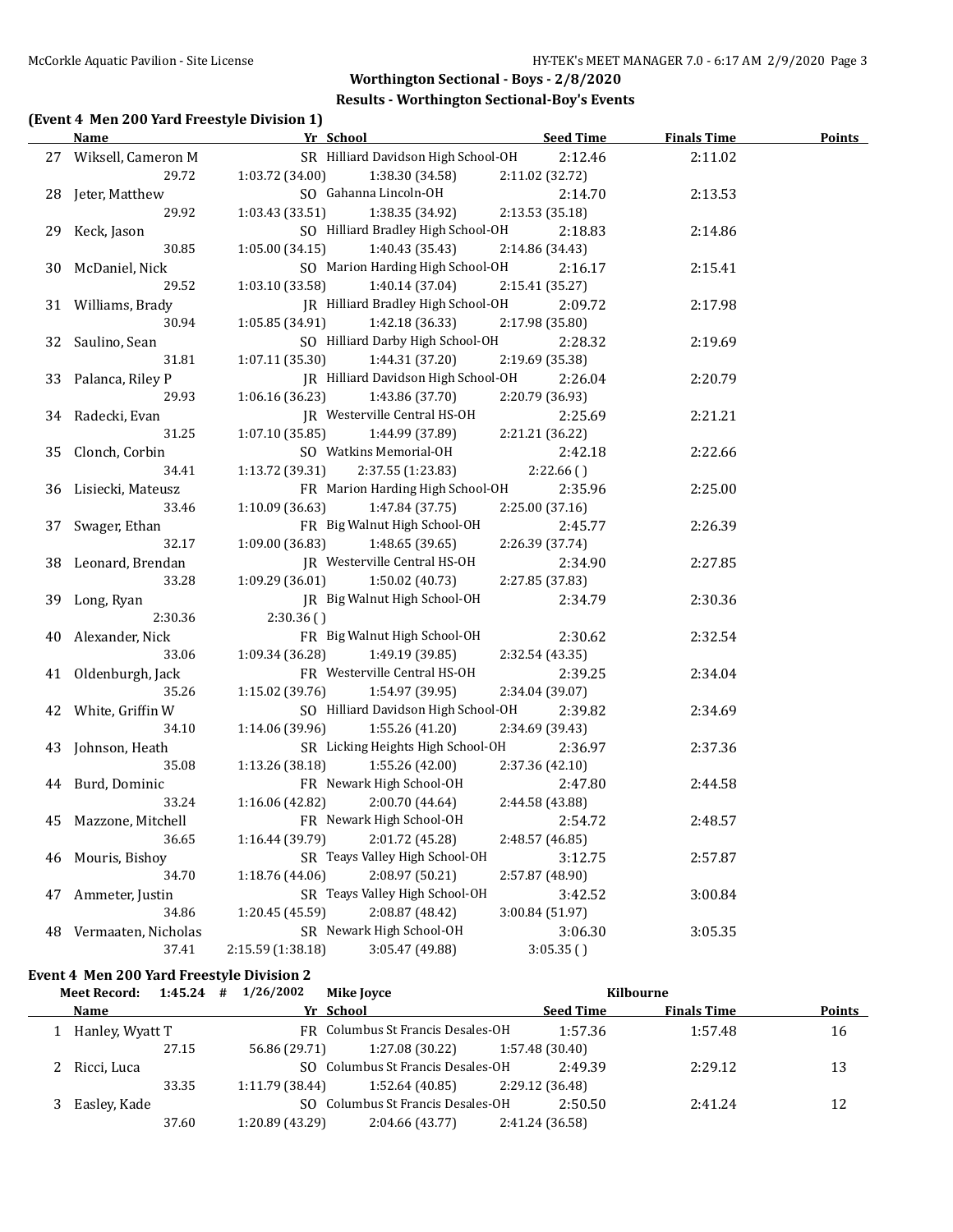# **(Event 4 Men 200 Yard Freestyle Division 2)**

| <b>Name</b>                        |                |                | Yr School                         | <b>Seed Time</b> | <b>Finals Time</b> | <b>Points</b> |  |
|------------------------------------|----------------|----------------|-----------------------------------|------------------|--------------------|---------------|--|
| 4                                  | Schetter, Nick |                | IR Columbus St Francis Desales-OH | 2:56.53          | 2:48.41            | 11            |  |
|                                    | 35.09          | 1:16.53(41.44) | 2:03.36 (46.83)                   | 2:48.41 (45.05)  |                    |               |  |
| Event 6 Men 200 Yard IM Division 1 |                |                |                                   |                  |                    |               |  |
| Meet Record:                       | 1:57.54        | 2/9/2019<br>#  | <b>Patrick Daly</b>               |                  | New Albany         |               |  |

|    | <b>Name</b>          | Yr School and the School                    | <b>Seed Time</b>  | <b>Finals Time</b> | <b>Points</b>  |
|----|----------------------|---------------------------------------------|-------------------|--------------------|----------------|
|    | 1 Daly, Patrick      | JR New Albany High School                   | 1:53.63           | 1:55.44#           | 16             |
|    | 24.83                | 53.97 (29.14)<br>1:26.88 (32.91)            | 1:55.44 (28.56)   |                    |                |
|    | 2 Steele, Sam        | SR Thomas Worthington High School           | 1:59.92           | 2:00.54            | 13             |
|    | 25.57                | 56.19 (30.62)<br>1:31.72 (35.53)            | 2:00.54 (28.82)   |                    |                |
| 3  | Johanssen, Owen D    | FR Hilliard Davidson High School-OH         | 2:05.59           | 2:02.33            | 12             |
|    | 27.06                | 1:32.67 (33.12)<br>59.55 (32.49)            | 2:02.33 (29.66)   |                    |                |
|    | Riegler, McCord      | JR Gahanna Lincoln-OH                       | 2:03.40           | 2:04.78            | 11             |
|    | 25.80                | 58.16 (32.36)<br>1:33.94 (35.78)            | 2:04.78 (30.84)   |                    |                |
|    | 5 Hopkins, Jared     | SO Hilliard Darby High School-OH            | 2:03.35           | 2:05.38            | 10             |
|    | 26.45                | 59.86 (33.41)<br>1:34.53 (34.67)            | 2:05.38 (30.85)   |                    |                |
|    | 6 Hamilton, Parker P | SR Teays Valley High School-OH              | 2:12.17           | 2:05.41            | $\overline{9}$ |
|    | 25.91                | 58.15 (32.24)<br>1:35.84 (37.69)            | 2:05.41 (29.57)   |                    |                |
|    | 7 Mohler, Ryan       | SO Watkins Memorial-OH                      | 2:11.54           | 2:09.46            | 7              |
|    | 28.01                | 1:02.13 (34.12)<br>1:39.11 (36.98)          | 2:09.46 (30.35)   |                    |                |
|    | 8 Denny, AJ          | SO New Albany High School                   | 2:16.17           | 2:09.90            | 5              |
|    | 26.36                | 1:01.19 (34.83)<br>1:40.12 (38.93)          | 2:09.90 (29.78)   |                    |                |
| 9  | Cuozzo, John         | SR Worthington Kilbourne-OH                 | 2:17.71           | 2:10.07            | 4              |
|    | 27.66                | 1:01.35 (33.69)<br>1:39.91 (38.56)          | 2:10.07 (30.16)   |                    |                |
| 10 | Tarlton, Troy N      | JR Hilliard Davidson High School-OH         | 2:16.77           | 2:13.01            | 3              |
|    | 29.85                | 1:03.91 (34.06)<br>1:40.87 (36.96)          | 2:13.01 (32.14)   |                    |                |
|    | 11 Gilger, Caleb     | JR Gahanna Lincoln-OH                       | 2:16.58           | 2:13.12            | $\overline{2}$ |
|    | 28.41                | 1:01.60 (33.19)<br>1:40.29 (38.69)          | 2:13.12 (32.83)   |                    |                |
|    | 12 Bartels, Ben J    | SO Hilliard Davidson High School-OH         | 2:18.49           | 2:17.26            | $\mathbf{1}$   |
|    | 27.49                | 1:43.04 (39.69)<br>1:03.35 (35.86)          | 2:17.26 (34.22)   |                    |                |
|    | 13 Patrick, Brandon  | JR Gahanna Lincoln-OH                       | 2:21.11           | 2:17.58            |                |
|    | 29.72                | 1:06.33 (36.61)<br>1:43.74 (37.41)          | 2:17.58 (33.84)   |                    |                |
|    | 14 Palozzi, Noah     | SR Westerville Central HS-OH                | 2:20.51           | 2:18.49            |                |
|    | 29.42                | 1:04.80 (35.38)<br>1:44.89 (40.09)          | 2:18.49 (33.60)   |                    |                |
|    | 15 Weiss, Louis      | FR Thomas Worthington High School           | 2:32.84           | 2:26.83            |                |
|    | 31.73                | 1:09.82 (38.09)<br>1:52.96 (43.14)          | 2:26.83 (33.87)   |                    |                |
|    | 16 Baskaran, Akhil   | SO New Albany High School                   | 2:30.23           | 2:27.59            |                |
|    | 30.15                | 1:06.96 (36.81)<br>1:54.47 (47.51)          | 2:27.59 (33.12)   |                    |                |
| 17 | Gray, Ryan           | SO Delaware Hayes                           | 2:37.78           | 2:28.81            |                |
|    | 31.47                | 1:13.08(41.61)<br>1:54.65(41.57)            | 2:28.81 (34.16)   |                    |                |
|    | 18 Tolliver, Canyon  | SO Watkins Memorial-OH                      | 2:40.67           | 2:32.77            |                |
|    | 15.42                | 31.81 (16.39)<br>1:12.28 (40.47)            | 2:32.77 (1:20.49) |                    |                |
|    | 19 Sladek, Thomas J  | SO Hilliard Davidson High School-OH 2:37.32 |                   | 2:34.00            |                |
|    | 32.70                | 1:10.94 (38.24)<br>1:58.71(47.77)           | 2:34.00 (35.29)   |                    |                |
|    | 20 Andrian, Camden   | SR Big Walnut High School-OH                | 2:33.19           | 2:34.67            |                |
|    | 31.88                | 1:55.79 (42.21)<br>1:13.58(41.70)           | 2:34.67 (38.88)   |                    |                |
|    | 21 Cummins, Ryan     | SO Big Walnut High School-OH                | 2:41.60           | 2:37.20            |                |
|    | 33.59                | 2:01.30 (47.30)<br>1:14.00 (40.41)          | 2:37.20 (35.90)   |                    |                |
| 22 | Boehm, Ethan         | JR Marion Harding High School-OH            | 2:38.95           | 2:37.51            |                |
|    | 34.25                | 2:00.31 (45.95)<br>1:14.36 (40.11)          | 2:37.51 (37.20)   |                    |                |
| 23 | Foote, Zack          | SO Watkins Memorial-OH                      | 2:57.21           | 2:47.73            |                |
|    | 34.27                | 2:54.99 (1:38.45)<br>1:16.54 (42.27)        | 2:47.73()         |                    |                |
|    | 24 Longacre, Avery   | SO Marion Harding High School-OH            | 3:07.67           | 3:06.11            |                |
|    | 39.41                | 1:29.42 (50.01)<br>2:24.97 (55.55)          | 3:06.11 (41.14)   |                    |                |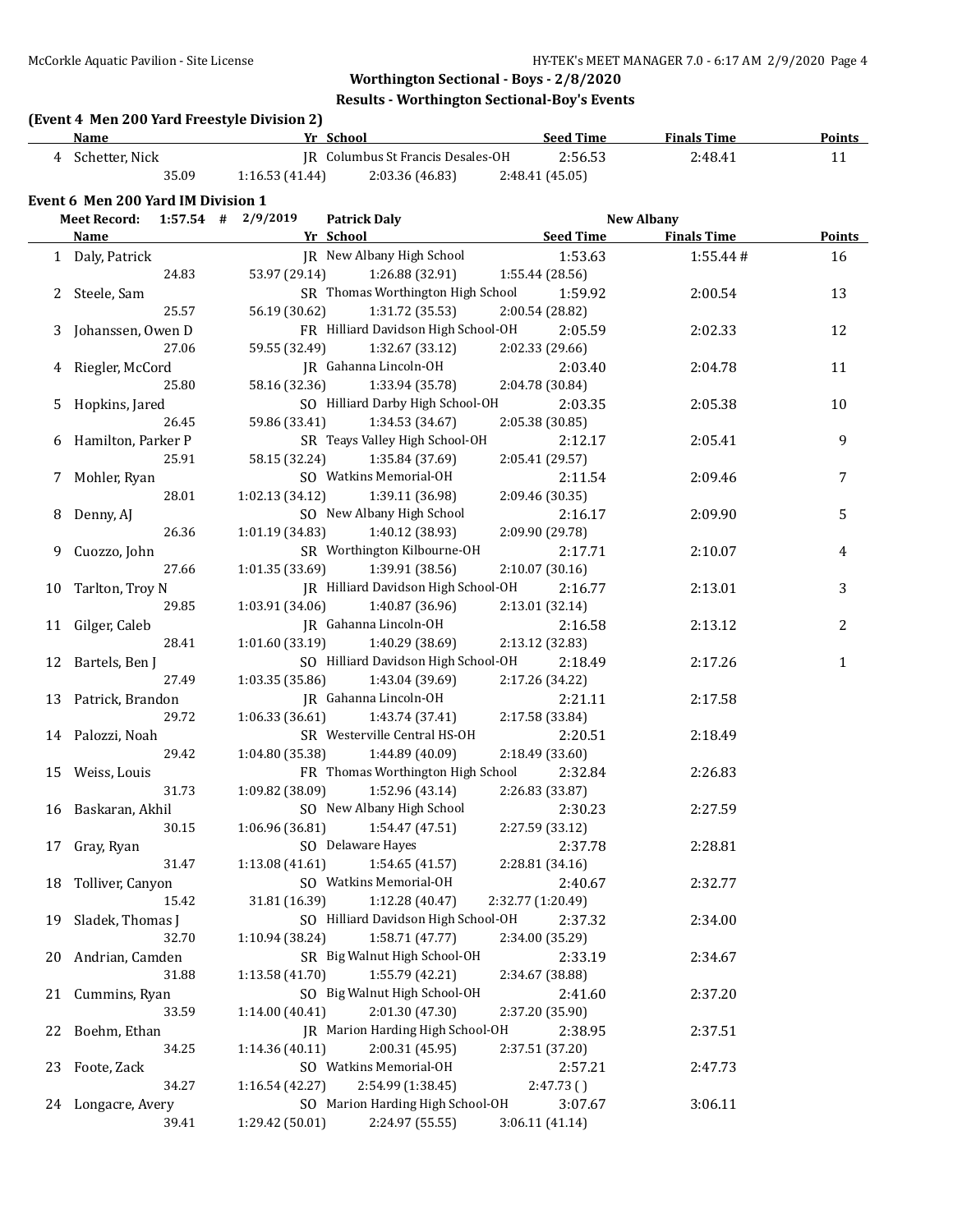## **(Event 6 Men 200 Yard IM Division 1)**

|    | Name                        |                   | Yr School                         | <b>Seed Time</b> | <b>Finals Time</b> | <b>Points</b> |
|----|-----------------------------|-------------------|-----------------------------------|------------------|--------------------|---------------|
| 25 | McCallister, Wes            |                   | IR Thomas Worthington High School | 2:50.97          | 3:11.18            |               |
|    | 42.18                       | 2:25.18 (1:43.00) | 3:11.33(46.15)                    | 3:11.18()        |                    |               |
|    | --- Midgley, Aiden          |                   | SO Thomas Worthington High School | 2:40.98          | DQ                 |               |
|    | Not on back off wall - back |                   |                                   |                  |                    |               |
|    | 30.74                       | 1:52.51(1:21.77)  | 2:28.06 (35.55)                   | DQ (16.07)       |                    |               |

#### **Event 6 Men 200 Yard IM Division 2**

|                     | 1:57.54<br><b>Meet Record:</b> | 2/9/2019<br>#  | <b>Patrick Daly</b>               |                  | New Albany         |        |
|---------------------|--------------------------------|----------------|-----------------------------------|------------------|--------------------|--------|
|                     | Name                           |                | Yr School                         | <b>Seed Time</b> | <b>Finals Time</b> | Points |
|                     | McInerney, Brady               |                | SO Columbus St Francis Desales-OH | 1:57.39          | 2:03.75            | 16     |
|                     | 25.92                          | 56.78 (30.86)  | 1:34.22 (37.44)                   | 2:03.75 (29.53)  |                    |        |
|                     | Mertz, Viktor                  |                | IR Johnstown-Monroe-LE            | 2:16.45          | 2:18.98            | 13     |
|                     | 29.39                          | 1:04.92(35.53) | 1:46.69(41.77)                    | 2:18.98 (32.29)  |                    |        |
|                     | Spittell, Aaron                |                | SR Columbus St Francis Desales-OH | 2:18.68          | 2:19.19            | 12     |
|                     | 29.63                          | 1:05.43(35.80) | 1:46.70(41.27)                    | 2:19.19 (32.49)  |                    |        |
| $\qquad \qquad - -$ | Pugh, Noah                     |                | FR Columbus St Francis Desales-OH | 2:50.98          | <b>DFS</b>         |        |
|                     | Declared false start - Misc    |                |                                   |                  |                    |        |

#### **Event 8 Men 50 Yard Freestyle Division 1**

|       | <b>Meet Record:</b><br>21.70 | 2/9/2019<br>#  | <b>Tommy Morris</b>              |                  | <b>New Albany</b>  |               |
|-------|------------------------------|----------------|----------------------------------|------------------|--------------------|---------------|
|       | <b>Name</b>                  |                | Yr School                        | <b>Seed Time</b> | <b>Finals Time</b> | <b>Points</b> |
| 1     | Morris, Thomas               |                | JR New Albany High School        | 21.26            | 21.45#             | 16            |
| 2     | Suarez, Sergio M             | IR             | Hilliard Davidson High School-OH | 21.55            | 21.73              | 13            |
| 3     | Helms, Cade                  | IR             | New Albany High School           | 22.59            | 22.13              | 12            |
| 4     | Belli, Johnny                | <b>SR</b>      | Gahanna Lincoln-OH               | 21.99            | 22.15              | 11            |
| 5     | Zody, AJ J                   | IR             | Hilliard Davidson High School-OH | 22.61            | 22.29              | 10            |
| 6     | Short, Eli                   | IR.            | Thomas Worthington High School   | 22.36            | 22.33              | 9             |
| 7     | Chism, Zack                  |                | SR Watkins Memorial-OH           | 22.57            | 22.56              | 7             |
| 8     | Arlin, Alex M                | SR             | New Albany High School           | 22.47            | 22.61              | 5             |
| 9     | McGuire, Gregory D           | IR             | Hilliard Davidson High School-OH | 22.68            | 22.82              | 4             |
| 10    | Stojkov, Aidan               | SR             | Delaware Hayes                   | 23.35            | 22.93              | 3             |
| 11    | Raver, Matt                  | SR             | Watkins Memorial-OH              | 23.31            | 23.12              | 2             |
| 12    | Knettler, Makana             | <b>FR</b>      | New Albany High School           | 22.86            | 23.13              | 1             |
| 13    | Carver, Jacob                | <b>SR</b>      | Thomas Worthington High School   | 24.15            | 23.36              |               |
| 14    | Ellis, Chase                 | S <sub>O</sub> | Hilliard Darby High School-OH    | 23.27            | 23.37              |               |
| 15    | Vogelgesang, Nathan          | <b>IR</b>      | Gahanna Lincoln-OH               | 23.42            | 23.40              |               |
| 16    | Spiegel, Payton              | <b>SR</b>      | Marion Harding High School-OH    | 23.41            | 23.44              |               |
| 17    | Chi, Josh E                  | SO.            | Hilliard Davidson High School-OH | 23.01            | 23.52              |               |
| 18    | Tarazi, Malik                | IR             | Hilliard Darby High School-OH    | 24.03            | 23.58              |               |
| 19    | Fisher, Mitchell             | <b>SR</b>      | Worthington Kilbourne-OH         | 23.50            | 23.59              |               |
| 20    | Maruniak, Casey              | SO.            | Hilliard Darby High School-OH    | 22.80            | 23.74              |               |
| 21    | O'Brien, Connor              | S <sub>O</sub> | Worthington Kilbourne-OH         | 25.33            | 24.00              |               |
| 22    | Hickman, Josh                | S <sub>O</sub> | Thomas Worthington High School   | 25.07            | 24.53              |               |
| $*23$ | Taylor, Tory                 | <b>IR</b>      | Marion Harding High School-OH    | 24.50            | 24.69              |               |
| $*23$ | Radecki, Grant               | IR             | Westerville Central HS-OH        | 25.26            | 24.69              |               |
| 25    | Razor, Ethan                 | IR.            | Hilliard Bradley High School-OH  | 25.14            | 24.71              |               |
| 26    | Gannon, Kaden                | FR             | Delaware Hayes                   | 24.23            | 24.72              |               |
| 27    | Handel, Joshua               | <b>SR</b>      | Gahanna Lincoln-OH               | 24.96            | 24.74              |               |
| $*28$ | Grumney, John                | SR             | Big Walnut High School-OH        | 24.79            | 24.91              |               |
| $*28$ | Stein, Jake                  | SO.            | Delaware Hayes                   | 25.71            | 24.91              |               |
| 30    | White, Jackson               | <b>IR</b>      | Hilliard Bradley High School-OH  | 25.20            | 25.11              |               |
| 31    | Reynard, Nate                |                | SO Teays Valley High School-OH   | 26.46            | 25.66              |               |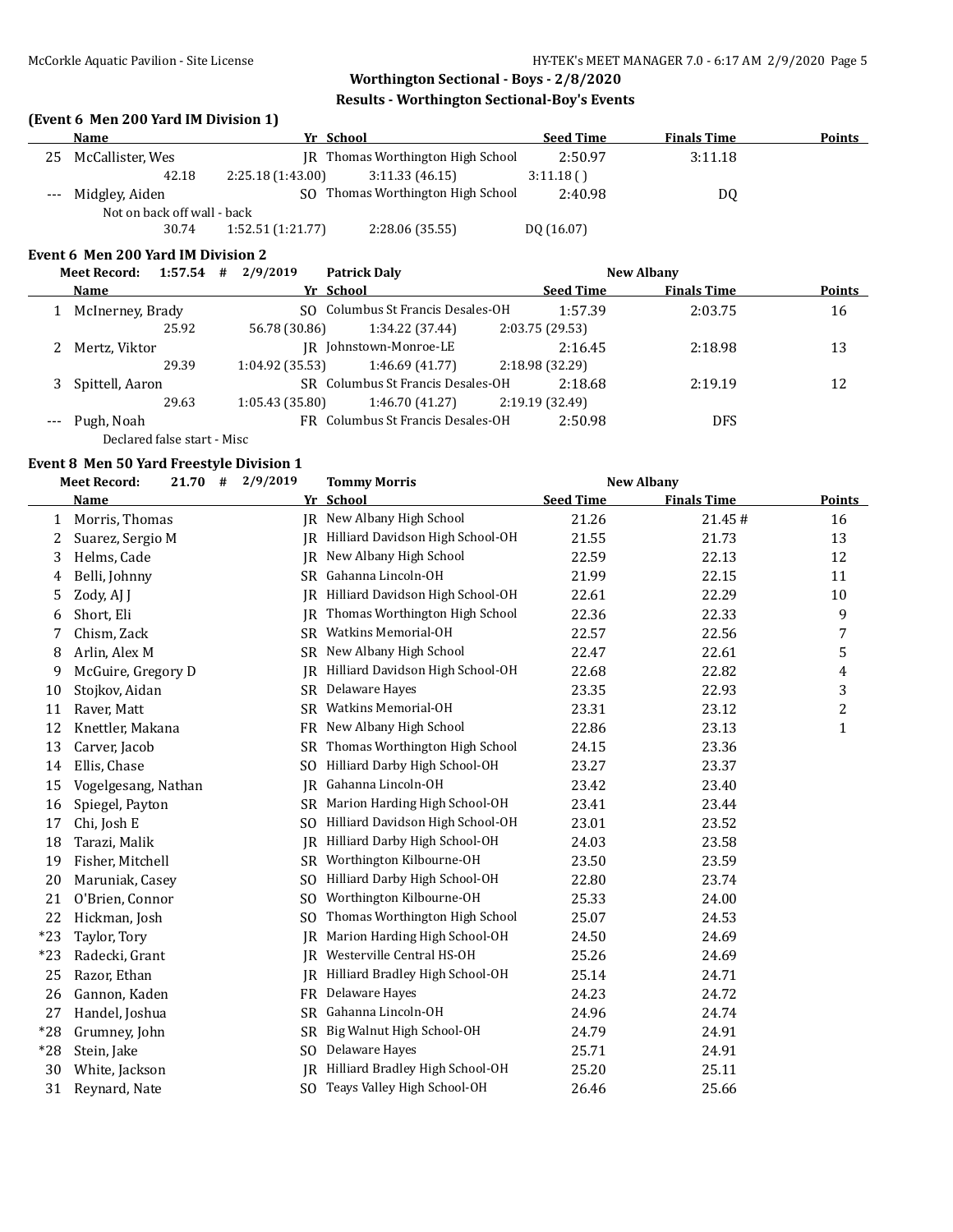## **(Event 8 Men 50 Yard Freestyle Division 1)**

|     | Name                 |                | Yr School                       | <b>Seed Time</b> | <b>Finals Time</b> | <b>Points</b> |
|-----|----------------------|----------------|---------------------------------|------------------|--------------------|---------------|
| 32  | Fracasso, Joey       | SO.            | Hilliard Bradley High School-OH | 26.21            | 25.77              |               |
| 33  | Cooper, Preston      | <b>FR</b>      | Gahanna Lincoln-OH              | 25.95            | 25.86              |               |
| 34  | Wecker, Cole         | IR             | Big Walnut High School-OH       | 26.31            | 26.32              |               |
| 35  | Jordan, Cody         | <b>FR</b>      | Watkins Memorial-OH             | 26.27            | 26.49              |               |
| 36  | Moore, Dallas        | <b>IR</b>      | Teays Valley High School-OH     | 27.09            | 26.70              |               |
| 37  | Wuertzer, Ethan      | SR.            | Licking Heights High School-OH  | 26.43            | 27.05              |               |
| 38  | Mohr, Harrison       | S <sub>O</sub> | Teays Valley High School-OH     | 27.50            | 27.10              |               |
| 39  | Herr, Ryan           | <b>SR</b>      | Hilliard Darby High School-OH   | 26.65            | 27.25              |               |
| 40  | Paul, Tyler          | <b>SR</b>      | Big Walnut High School-OH       | 28.46            | 28.01              |               |
| 41  | Beechum, Brennin     | S <sub>0</sub> | Marion Harding High School-OH   | 28.05            | 28.17              |               |
| 42  | Brister, Noah        | SO.            | Teays Valley High School-OH     | 28.71            | 28.24              |               |
| 43  | Boyd, Mason          | S <sub>0</sub> | Newark High School-OH           | 28.13            | 28.32              |               |
| 44  | Wilson, Cain         | <b>SR</b>      | Marion Harding High School-OH   | 28.02            | 28.79              |               |
| 45  | Bibbo, Jake          | SR.            | Westerville Central HS-OH       | 31.75            | 30.70              |               |
| 46  | Brandt, Jared        | IR             | Watkins Memorial-OH             | 30.33            | 30.73              |               |
| 47  | Sandy, Logan         | <b>SR</b>      | Licking Heights High School-OH  | 31.70            | 31.34              |               |
| 48  | Romo, Alex           | IR             | Westerville Central HS-OH       | 32.17            | 31.92              |               |
| 49  | Schordock, Ben       | SO.            | Hilliard Bradley High School-OH | 33.52            | 32.54              |               |
| 50  | Kamara, Al           | IR             | Westerville Central HS-OH       | 35.01            | 32.76              |               |
| 51  | Andrian, Dawson      | FR             | Big Walnut High School-OH       | 32.97            | 32.92              |               |
| 52  | Hays, Sam            | IR.            | Newark High School-OH           | 31.43            | 33.00              |               |
| 53  | Mazzone, Mitchell    | <b>FR</b>      | Newark High School-OH           | 34.03            | 33.37              |               |
| 54  | Denlinger, Johnny    | FR             | Licking Heights High School-OH  | 32.44            | 35.01              |               |
| 55  | Miller, Garrett      | <b>SR</b>      | Licking Heights High School-OH  | 34.21            | 35.83              |               |
|     | Simeone, Grant       | IR             | Thomas Worthington High School  | 23.57            | <b>DFS</b>         |               |
|     | Declared false start |                |                                 |                  |                    |               |
| --- | McNemar, Eli         |                | SO Newark High School-OH        | 29.44            | <b>NS</b>          |               |

#### **Event 8 Men 50 Yard Freestyle Division 2**

|   | <b>Meet Record:</b> | 21.70 | # | 2/9/2019 | <b>Tommy Morris</b>               |                  | <b>New Albany</b>  |               |
|---|---------------------|-------|---|----------|-----------------------------------|------------------|--------------------|---------------|
|   | Name                |       |   |          | Yr School                         | <b>Seed Time</b> | <b>Finals Time</b> | <b>Points</b> |
|   | Jordan, Will        |       |   |          | SO Columbus St Francis Desales-OH | 25.63            | 25.42              | 16            |
|   | Haggard, Sam        |       |   |          | SO Columbus St Francis Desales-OH | 27.53            | 26.55              | 13            |
| 3 | Gabrelli, Jack      |       |   |          | SO Columbus St Francis Desales-OH | 34.13            | 32.39              | 12            |
| 4 | Puckett, Giovanni   |       |   |          | FR Columbus St Francis Desales-OH | 36.36            | 39.24              |               |

### **Event 12 Men 100 Yard Butterfly Division 1**

|    | <b>Meet Record:</b> | 52.07 | # | 1/30/1999     | <b>Kevin Euans</b>                       | <b>Westville North</b> |                    |               |
|----|---------------------|-------|---|---------------|------------------------------------------|------------------------|--------------------|---------------|
|    | <b>Name</b>         |       |   |               | Yr School                                | <b>Seed Time</b>       | <b>Finals Time</b> | <b>Points</b> |
|    | 1 Peck. Mason       |       |   |               | SO Hilliard Darby High School-OH         | 51.07                  | 52.97              | 16            |
|    |                     | 25.20 |   | 52.97 (27.77) |                                          |                        |                    |               |
|    | 2 Lapsley, James    |       |   |               | SR New Albany High School                | 53.76                  | 53.40              | 13            |
|    |                     | 25.31 |   | 53.40 (28.09) |                                          |                        |                    |               |
|    | 3 Fralic, Matt      |       |   |               | FR Thomas Worthington High School        | 53.19                  | 53.79              | 12            |
|    |                     | 24.73 |   | 53.79 (29.06) |                                          |                        |                    |               |
| 4  | Steele, Sam         |       |   |               | <b>SR</b> Thomas Worthington High School | 53.47                  | 54.07              | 11            |
|    |                     | 25.49 |   | 54.07 (28.58) |                                          |                        |                    |               |
| 5. | Radecki, Luke       |       |   |               | IR Westerville Central HS-OH             | 57.49                  | 55.35              | 10            |
|    |                     | 25.57 |   | 55.35 (29.78) |                                          |                        |                    |               |
| 6  | Cross, Carson       |       |   |               | SR Hilliard Bradley High School-OH       | 57.82                  | 55.54              | 9             |
|    |                     | 25.81 |   | 55.54 (29.73) |                                          |                        |                    |               |
|    | Florence, Connor    |       |   |               | FR Thomas Worthington High School        | 58.44                  | 55.57              | 7             |
|    |                     | 25.42 |   | 55.57 (30.15) |                                          |                        |                    |               |
|    |                     |       |   |               |                                          |                        |                    |               |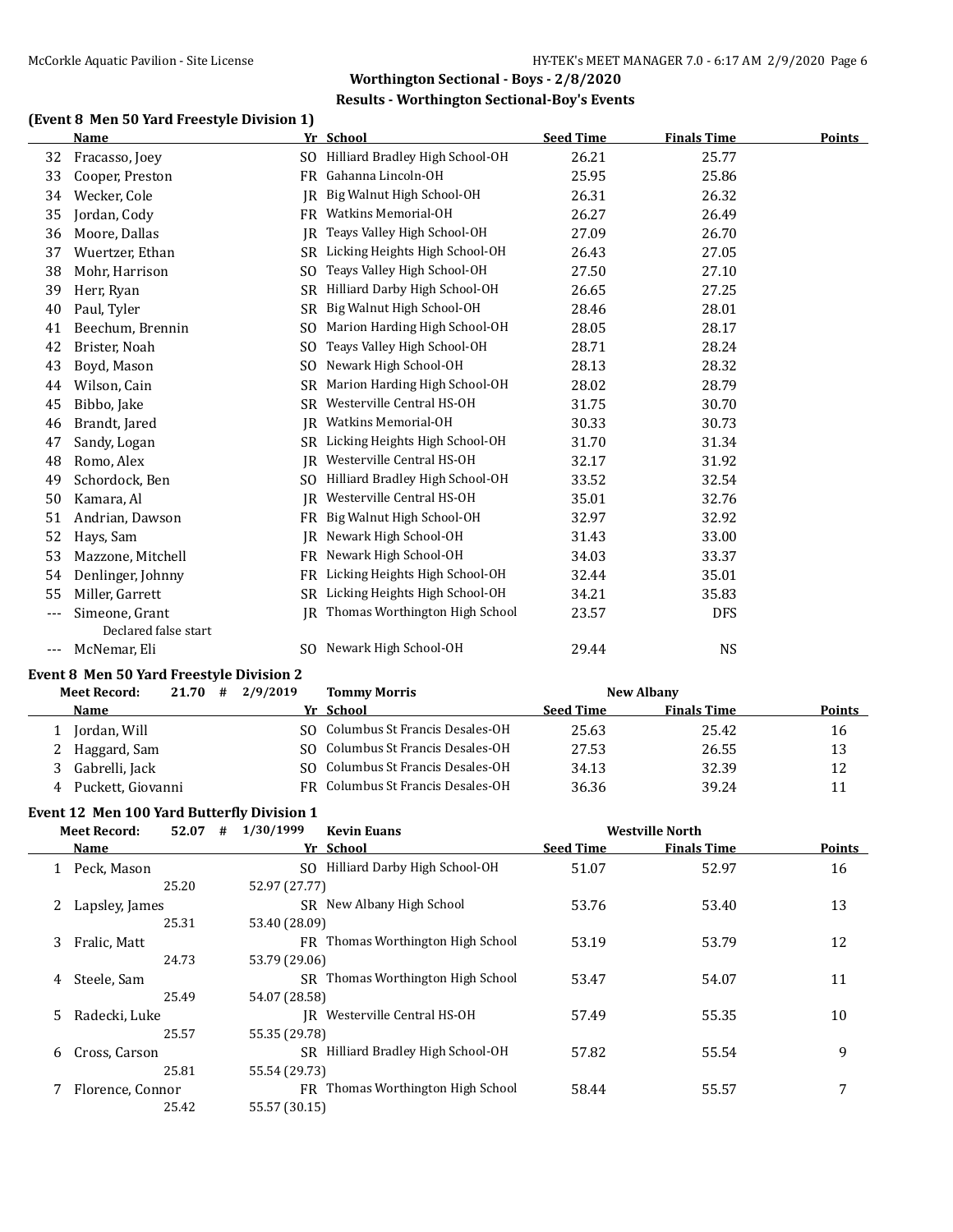### **Results - Worthington Sectional-Boy's Events**

# **(Event 12 Men 100 Yard Butterfly Division 1)**

|       | <b>Name</b>         | Yr School                           | <b>Seed Time</b> | <b>Finals Time</b> | <b>Points</b> |
|-------|---------------------|-------------------------------------|------------------|--------------------|---------------|
| 8     | Moore, Tyler        | FR Hilliard Bradley High School-OH  | 58.80            | 55.91              | 5             |
|       | 25.78               | 55.91 (30.13)                       |                  |                    |               |
| 9     | Hamilton, Parker P  | SR Teays Valley High School-OH      | 56.67            | 56.35              | 4             |
|       | 26.28               | 56.35 (30.07)                       |                  |                    |               |
| 10    | Bartels, Ben J      | SO Hilliard Davidson High School-OH | 58.66            | 56.70              | 3             |
|       | 26.50               | 56.70 (30.20)                       |                  |                    |               |
|       | 11 Chen, Aaron      | SR Worthington Kilbourne-OH         | 1:00.46          | 58.38              | 2             |
|       | 27.40               | 58.38 (30.98)                       |                  |                    |               |
| 12    | Cuozzo, John        | SR Worthington Kilbourne-OH         | 59.52            | 58.72              | $\mathbf{1}$  |
|       | 27.79               | 58.72 (30.93)                       |                  |                    |               |
| 13    | Keels, Dreyson      | SR New Albany High School           | 1:00.17          | 1:00.09            |               |
|       | 27.59               | 1:00.09 (32.50)                     |                  |                    |               |
|       | 14 Govekar, Morgan  | SO Gahanna Lincoln-OH               | 59.17            | 1:00.26            |               |
|       | 28.47               | 1:00.26 (31.79)                     |                  |                    |               |
| 15    | Rzymek, Thomas      | SR Worthington Kilbourne-OH         | 1:05.54          | 1:02.48            |               |
|       | 29.08               | 1:02.48 (33.40)                     |                  |                    |               |
| 16    | Harman, Xan L       | SR Hilliard Davidson High School-OH | 1:02.83          | 1:02.84            |               |
|       | 29.11               | 1:02.84 (33.73)                     |                  |                    |               |
| 17    | Etheridge, Max      | SO Delaware Hayes                   | 1:04.28          | 1:03.95            |               |
|       | 29.38               | 1:03.95 (34.57)                     |                  |                    |               |
| 18    | Sarkisian, Sam      | SR New Albany High School           | 1:03.30          | 1:04.00            |               |
|       | 29.70               | 1:04.00 (34.30)                     |                  |                    |               |
| 19    | Buckler, Braden     | JR Big Walnut High School-OH        | 1:03.88          | 1:04.17            |               |
|       | 29.34               | 1:04.17 (34.83)                     |                  |                    |               |
| $*20$ | Martin, Alain A     | JR Hilliard Davidson High School-OH | 1:08.52          | 1:04.69            |               |
|       | 29.25               | 1:04.69 (35.44)                     |                  |                    |               |
| $*20$ | Fralic, Jay         | JR Thomas Worthington High School   | 1:03.72          | 1:04.69            |               |
|       | 30.17               | 1:04.69 (34.52)                     |                  |                    |               |
| 22    | Fracasso, Joey      | SO Hilliard Bradley High School-OH  | 1:06.98          | 1:05.89            |               |
|       | 30.09               | 1:05.89 (35.80)                     |                  |                    |               |
| 23    | Cottrill, Michael D | FR Hilliard Davidson High School-OH | 1:08.72          | 1:07.62            |               |
|       | 30.99               | 1:07.62 (36.63)                     |                  |                    |               |
|       | 24 Weber, Noah      | FR Gahanna Lincoln-OH               | 1:10.94          | 1:07.68            |               |
|       | 31.61               | 1:07.68 (36.07)                     |                  |                    |               |
| 25    | Williams, Brady     | JR Hilliard Bradley High School-OH  | 1:08.75          | 1:10.27            |               |
|       | 31.07               | 1:10.27 (39.20)                     |                  |                    |               |
|       | 26 Aguila, Alex     | JR New Albany High School           | 1:14.92          | 1:12.05            |               |
|       | 34.73               | 1:12.05 (37.32)                     |                  |                    |               |
| 27    | Cummins, Ryan       | SO Big Walnut High School-OH        | 1:16.98          | 1:13.89            |               |
|       | 34.06               | 1:13.89 (39.83)                     |                  |                    |               |
| 28    | Day, Cameron        | SO Hilliard Darby High School-OH    | 1:09.84          | 1:14.21            |               |
|       | 32.40               | 1:14.21 (41.81)                     |                  |                    |               |
| 29    | Paul, Tyler         | SR Big Walnut High School-OH        | 1:19.12          | 1:15.12            |               |
|       | 33.97               | 1:15.12 (41.15)                     |                  |                    |               |

## **Event 12 Men 100 Yard Butterfly Division 2**

| <b>Meet Record:</b> | 52.07 | 1/30/1999<br>#  | <b>Kevin Euans</b>                |                  | <b>Westville North</b> |               |
|---------------------|-------|-----------------|-----------------------------------|------------------|------------------------|---------------|
| Name                |       |                 | Yr School                         | <b>Seed Time</b> | <b>Finals Time</b>     | <b>Points</b> |
| Spittell, Aaron     |       |                 | SR Columbus St Francis Desales-OH | 1:03.77          | 1:01.49                | 16            |
|                     | 29.66 | 1:01.49 (31.83) |                                   |                  |                        |               |
| Jordan, Will        |       |                 | SO Columbus St Francis Desales-OH | 1:07.43          | 1:04.24                | 13            |
|                     | 29.39 | 1:04.24(34.85)  |                                   |                  |                        |               |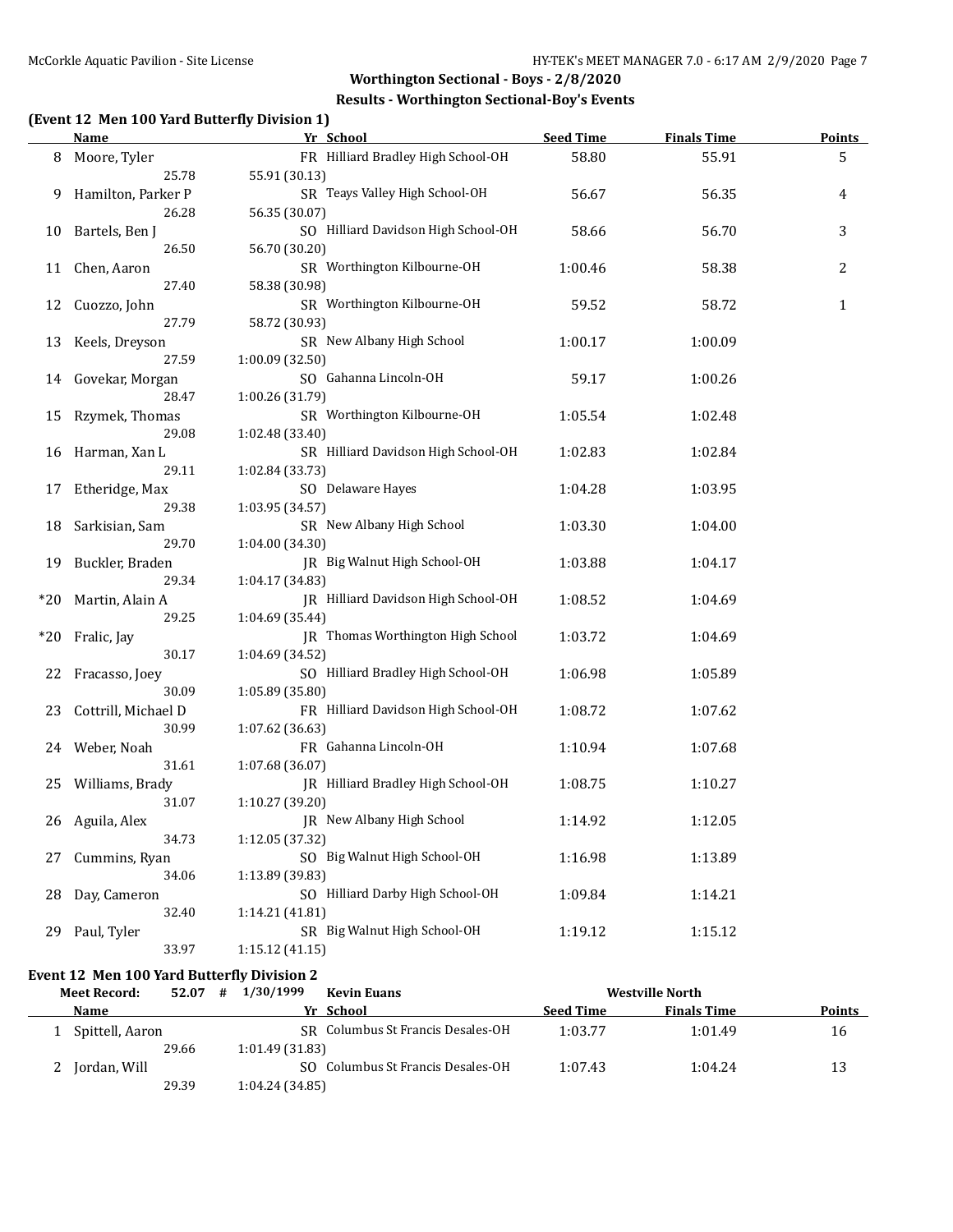# **Results - Worthington Sectional-Boy's Events**

|  | (Event 12 Men 100 Yard Butterfly Division 2) |  |
|--|----------------------------------------------|--|
|--|----------------------------------------------|--|

| Name                                               |                                             | Yr School                         | <b>Seed Time</b> | <b>Finals Time</b>    | <b>Points</b> |  |  |  |
|----------------------------------------------------|---------------------------------------------|-----------------------------------|------------------|-----------------------|---------------|--|--|--|
| Sears, Leo<br>$\qquad \qquad -$                    |                                             | IR Columbus St Francis Desales-OH | 1:14.04          | DO                    |               |  |  |  |
|                                                    | Head did not break the surface by 15 meters |                                   |                  |                       |               |  |  |  |
| 38.50                                              | DO (42.31)                                  |                                   |                  |                       |               |  |  |  |
| Event 14 Men 100 Yard Freestyle Division 1         |                                             |                                   |                  |                       |               |  |  |  |
| $M_{\odot}$ the property $\sim 47.60 \pm 2.007010$ |                                             | Dennes Constability               |                  | $N = 1$ $\frac{1}{2}$ |               |  |  |  |

|    | <b>Meet Record:</b>  |       | 47.60 # 2/9/2019 | Pearson Spychalski                  | <b>New Albany</b> |                    |        |
|----|----------------------|-------|------------------|-------------------------------------|-------------------|--------------------|--------|
|    | Name                 |       |                  | Yr School                           | <b>Seed Time</b>  | <b>Finals Time</b> | Points |
|    | 1 Morris, Thomas     |       |                  | JR New Albany High School           | 46.94             | 47.99              | 16     |
|    |                      | 23.32 | 47.99 (24.67)    |                                     |                   |                    |        |
| 2  | Helms, Cade          |       |                  | JR New Albany High School           | 49.20             | 48.47              | 13     |
|    |                      | 23.40 | 48.47 (25.07)    |                                     |                   |                    |        |
| 3  | Hansen, Issaac       |       |                  | SR Watkins Memorial-OH              | 49.08             | 49.11              | 12     |
|    |                      | 23.70 | 49.11 (25.41)    |                                     |                   |                    |        |
|    |                      |       |                  | JR Thomas Worthington High School   | 49.95             | 49.81              | 11     |
| 4  | Short, Eli           | 24.29 |                  |                                     |                   |                    |        |
|    |                      |       | 49.81 (25.52)    |                                     |                   |                    |        |
| 5  | McGuire, Gregory D   |       |                  | JR Hilliard Davidson High School-OH | 49.88             | 49.99              | 10     |
|    |                      | 23.66 | 49.99 (26.33)    |                                     |                   |                    |        |
| 6  | Yu, Derek            |       |                  | SR Gahanna Lincoln-OH               | 51.69             | 50.24              | 9      |
|    |                      | 24.04 | 50.24 (26.20)    |                                     |                   |                    |        |
|    | Vogelgesang, Nathan  |       |                  | JR Gahanna Lincoln-OH               | 52.89             | 50.44              | 7      |
|    |                      | 23.89 | 50.44 (26.55)    |                                     |                   |                    |        |
| 8  | Bucher, Caleb        |       |                  | SR Delaware Hayes                   | 50.97             | 50.56              | 5      |
|    |                      | 23.88 | 50.56 (26.68)    |                                     |                   |                    |        |
| 9  | Fisher, Mitchell     |       |                  | SR Worthington Kilbourne-OH         | 51.60             | 50.84              | 4      |
|    |                      | 24.50 | 50.84 (26.34)    |                                     |                   |                    |        |
| 10 | Ambler, Nathan       |       |                  | FR Worthington Kilbourne-OH         | 51.79             | 51.26              | 3      |
|    |                      | 24.96 | 51.26 (26.30)    |                                     |                   |                    |        |
| 11 | Chi, Josh E          |       |                  | SO Hilliard Davidson High School-OH | 51.42             | 51.33              | 2      |
|    |                      | 24.17 | 51.33 (27.16)    |                                     |                   |                    |        |
|    |                      |       |                  | FR Thomas Worthington High School   |                   |                    |        |
| 12 | Barnes, Zach         |       |                  |                                     | 49.89             | 51.38              | 1      |
|    |                      | 24.50 | 51.38 (26.88)    |                                     |                   |                    |        |
| 13 | Raver, Matt          |       |                  | SR Watkins Memorial-OH              | 51.75             | 51.46              |        |
|    |                      | 24.81 | 51.46 (26.65)    |                                     |                   |                    |        |
|    | 14 Knettler, Makana  |       |                  | FR New Albany High School           | 50.92             | 51.47              |        |
|    |                      | 24.48 | 51.47 (26.99)    |                                     |                   |                    |        |
| 15 | Zody, AJ J           |       |                  | JR Hilliard Davidson High School-OH | 51.41             | 51.61              |        |
|    |                      | 24.57 | 51.61 (27.04)    |                                     |                   |                    |        |
| 16 | Richner, Christopher |       |                  | FR Worthington Kilbourne-OH         | 55.37             | 52.72              |        |
|    |                      | 25.11 | 52.72 (27.61)    |                                     |                   |                    |        |
| 17 | Ament, Blake         |       |                  | SO Thomas Worthington High School   | 53.57             | 52.80              |        |
|    |                      | 25.37 | 52.80 (27.43)    |                                     |                   |                    |        |
| 18 | Foster, Michael A    |       |                  | JR Hilliard Davidson High School-OH | 53.09             | 52.85              |        |
|    |                      | 25.08 | 52.85 (27.77)    |                                     |                   |                    |        |
|    | 19 Gannon, Kaden     |       |                  | FR Delaware Hayes                   | 54.41             | 52.90              |        |
|    |                      | 25.31 | 52.90 (27.59)    |                                     |                   |                    |        |
| 20 | Florence, Connor     |       |                  | FR Thomas Worthington High School   | 53.01             | 53.02              |        |
|    |                      | 25.08 | 53.02 (27.94)    |                                     |                   |                    |        |
|    |                      |       |                  | JR Hilliard Darby High School-OH    |                   |                    |        |
| 21 | Tarazi, Malik        |       |                  |                                     | 55.44             | 53.42              |        |
|    |                      | 24.87 | 53.42 (28.55)    |                                     |                   |                    |        |
| 22 | Jolley, Michael      |       |                  | SO Gahanna Lincoln-OH               | 55.91             | 54.07              |        |
|    |                      | 26.35 | 54.07 (27.72)    |                                     |                   |                    |        |
| 23 | O'Brien, Connor      |       |                  | SO Worthington Kilbourne-OH         | 55.46             | 54.13              |        |
|    |                      | 25.33 | 54.13 (28.80)    |                                     |                   |                    |        |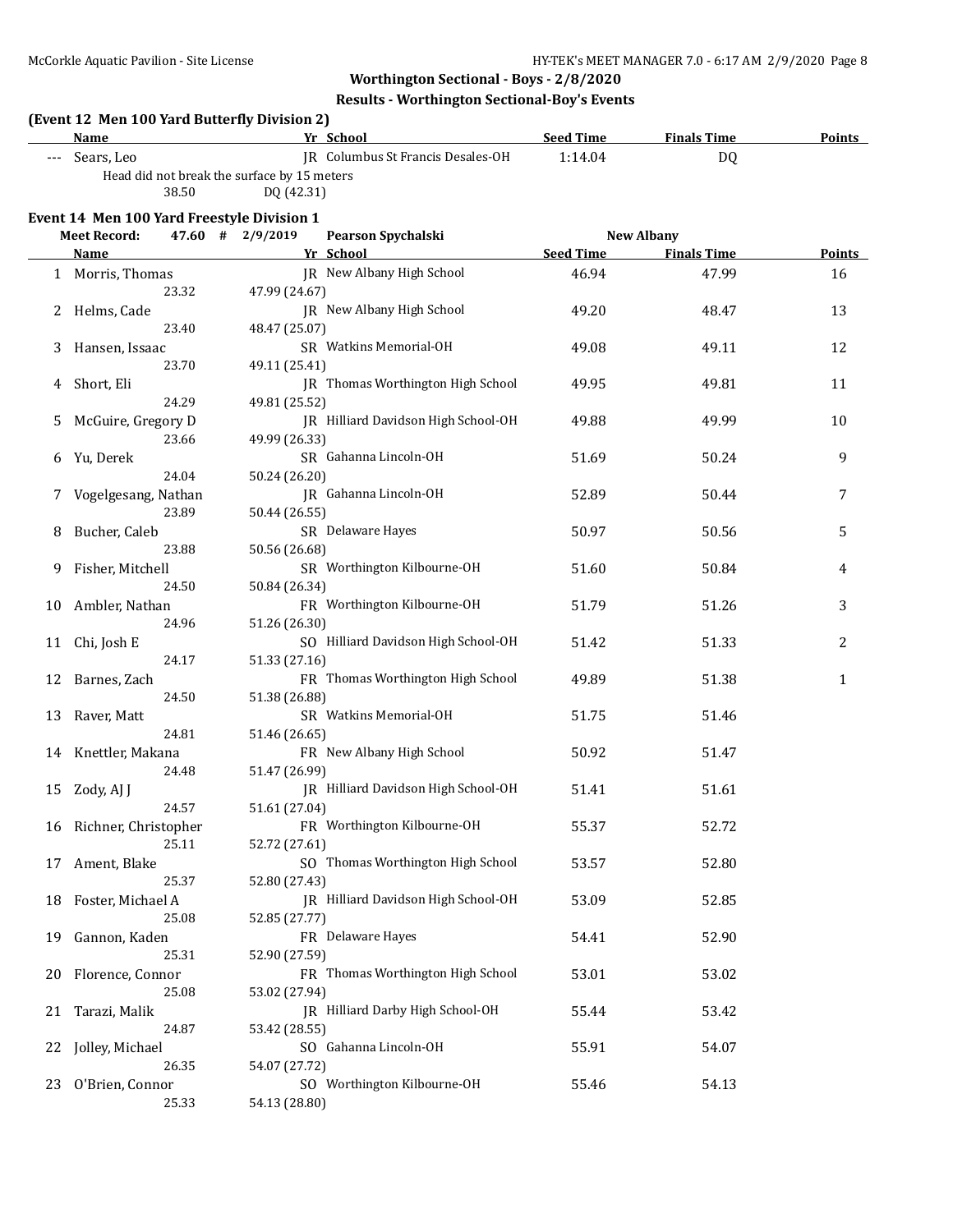## **Results - Worthington Sectional-Boy's Events**

# **(Event 14 Men 100 Yard Freestyle Division 1)**

|     | Name                  | Yr School                          | <b>Seed Time</b> | <b>Finals Time</b> | <b>Points</b> |
|-----|-----------------------|------------------------------------|------------------|--------------------|---------------|
|     | 24 Stein, Jake        | SO Delaware Hayes                  | 56.61            | 54.99              |               |
|     | 26.25                 | 54.99 (28.74)                      |                  |                    |               |
| 25  | Betchkal, Greg        | JR New Albany High School          | 54.19            | 55.04              |               |
|     | 24.90                 | 55.04 (30.14)                      |                  |                    |               |
| 26  | Handel, Joshua        | SR Gahanna Lincoln-OH              | 58.52            | 55.07              |               |
|     | 26.30                 | 55.07 (28.77)                      |                  |                    |               |
| 27  | Baxendell, Jacob      | SO Hilliard Bradley High School-OH | 57.02            | 56.21              |               |
|     | 26.36                 | 56.21 (29.85)                      |                  |                    |               |
| 28  | Nathan, Sai Senthil S | SO Hilliard Darby High School-OH   | 56.23            | 56.74              |               |
|     | 27.20                 | 56.74 (29.54)                      |                  |                    |               |
| 29  | Wagner, Braden        | SO Big Walnut High School-OH       | 57.18            | 56.95              |               |
|     | 26.64                 | 56.95 (30.31)                      |                  |                    |               |
| 30  | White, Jackson        | JR Hilliard Bradley High School-OH | 57.01            | 57.35              |               |
|     | 27.18                 | 57.35 (30.17)                      |                  |                    |               |
| 31  | Alspaugh, Marshall    | SO Hilliard Bradley High School-OH | 58.26            | 57.56              |               |
|     | 26.90                 | 57.56 (30.66)                      |                  |                    |               |
| 32  | Rudolph, Breydon      | SO Watkins Memorial-OH             | 1:00.54          | 57.64              |               |
|     | 27.15                 | 57.64 (30.49)                      |                  |                    |               |
| 33  | Reynard, Nate         | SO Teays Valley High School-OH     | 1:00.68          | 57.71              |               |
|     | 27.32                 | 57.71 (30.39)                      |                  |                    |               |
|     | 34 Roberto, Roy       | SO Big Walnut High School-OH       | 1:00.44          | 57.79              |               |
|     | 27.12                 | 57.79 (30.67)                      |                  |                    |               |
| 35  | Chapman, Ryan         | FR Westerville Central HS-OH       | 59.30            | 57.90              |               |
|     | 27.38                 | 57.90 (30.52)                      |                  |                    |               |
| 36  | Jordan, Cody          | FR Watkins Memorial-OH             | 1:02.29          | 59.28              |               |
|     | 27.50                 | 59.28 (31.78)                      |                  |                    |               |
| 37  | Saulino, Sean         | SO Hilliard Darby High School-OH   | 1:03.98          | 1:01.71            |               |
|     | 29.40                 | 1:01.71 (32.31)                    |                  |                    |               |
| 38  | Dickmann, Erik        | SO Hilliard Darby High School-OH   | 1:05.55          | 1:02.71            |               |
|     | 29.41                 | 1:02.71 (33.30)                    |                  |                    |               |
| 39  | Brister, Noah         | SO Teays Valley High School-OH     | 1:04.55          | 1:02.77            |               |
|     | 30.05                 | 1:02.77 (32.72)                    |                  |                    |               |
| 40  | Beechum, Brennin      | SO Marion Harding High School-OH   | 1:07.05          | 1:02.80            |               |
|     | 30.45                 | 1:02.80 (32.35)                    |                  |                    |               |
|     | 41 Spencer, Rayven    | JR Licking Heights High School-OH  | 1:05.08          | 1:04.59            |               |
|     | 30.09                 | 1:04.59 (34.50)                    |                  |                    |               |
|     | 42 Arnold, Alijah     | SR Marion Harding High School-OH   | 1:11.47          | 1:04.82            |               |
|     | 31.33                 | 1:04.82 (33.49)                    |                  |                    |               |
|     | 43 Leonard, Brendan   | JR Westerville Central HS-OH       | 1:06.16          | 1:05.05            |               |
|     | 31.89                 | 1:05.05(33.16)                     |                  |                    |               |
| *44 | Margraff, Thomas      | SO Marion Harding High School-OH   | 1:14.66          | 1:05.81            |               |
|     | 31.87                 | 1:05.81 (33.94)                    |                  |                    |               |
| *44 | Wilson, Cain          | SR Marion Harding High School-OH   | 1:07.98          | 1:05.81            |               |
|     | 31.08                 | 1:05.81 (34.73)                    |                  |                    |               |
| 46  | Schweiger, Andrew     | SO Newark High School-OH           | 1:08.34          | 1:09.19            |               |
|     | 32.24                 | 1:09.19 (36.95)                    |                  |                    |               |
| 47  | Johnson, Heath        | SR Licking Heights High School-OH  | 1:23.11          | 1:09.20            |               |
|     | 33.97                 | 1:09.20 (35.23)                    |                  |                    |               |
| 48  | Boyd, Mason           | SO Newark High School-OH           | 1:07.47          | 1:09.68            |               |
|     | 33.02                 | 1:09.68 (36.66)                    |                  |                    |               |
| 49  | Mouris, Bishoy        | SR Teays Valley High School-OH     | 1:11.12          | 1:11.42            |               |
|     | 32.60                 | 1:11.42 (38.82)                    |                  |                    |               |
| 50  | Emrick, Chris         | FR Licking Heights High School-OH  | 1:09.81          | 1:13.27            |               |
|     | 33.61                 | 1:13.27 (39.66)                    |                  |                    |               |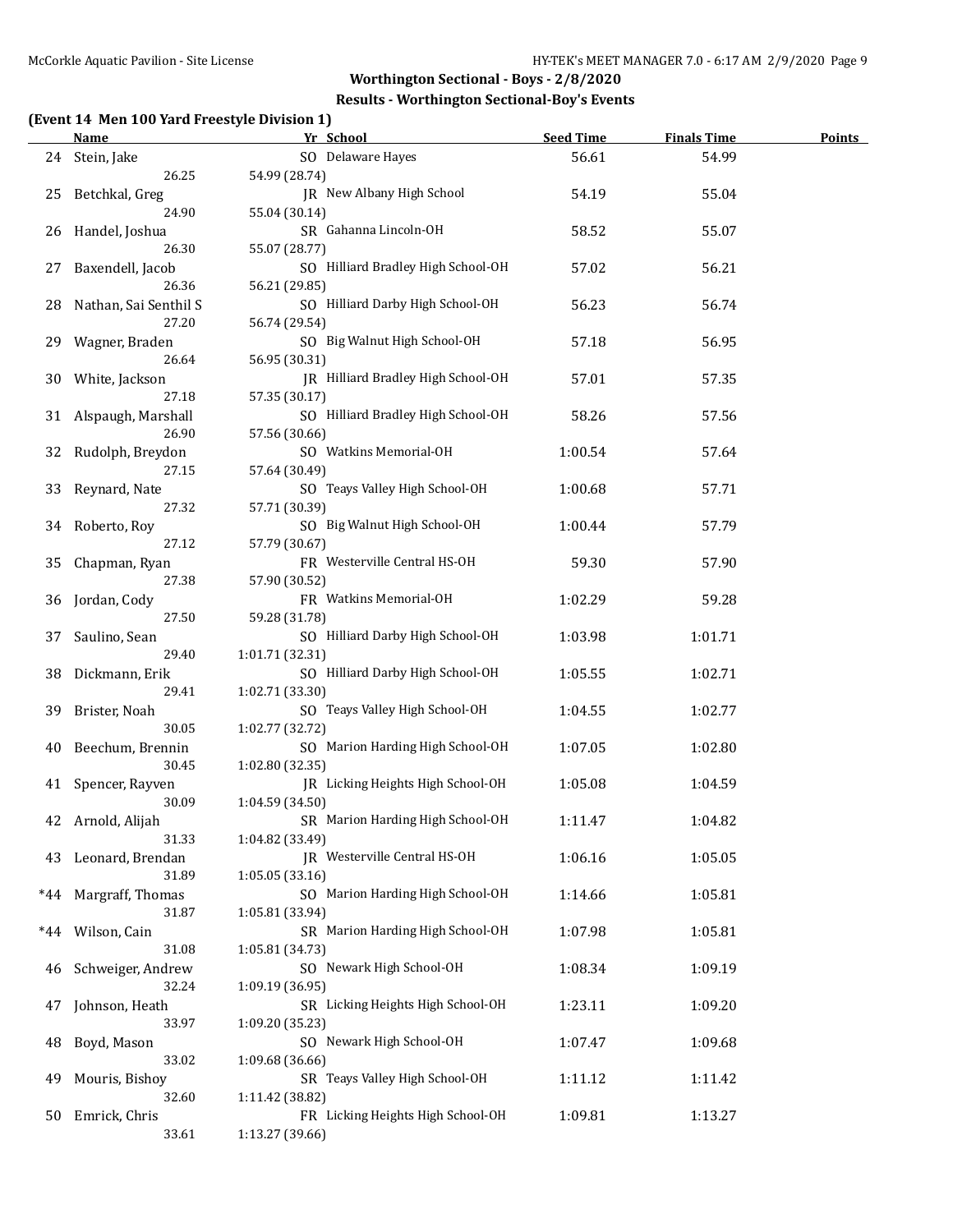### **Results - Worthington Sectional-Boy's Events**

# **(Event 14 Men 100 Yard Freestyle Division 1)**

|       | Name                 | Yr School                              | <b>Seed Time</b> | <b>Finals Time</b> | <b>Points</b> |
|-------|----------------------|----------------------------------------|------------------|--------------------|---------------|
| 51    | Romo, Alex           | IR Westerville Central HS-OH           | 1:15.56          | 1:14.89            |               |
|       | 35.51                | 1:14.89 (39.38)                        |                  |                    |               |
| 52    | Hays, Sam            | Newark High School-OH<br>IR            | 1:14.46          | 1:15.87            |               |
|       | 33.58                | 1:15.87(42.29)                         |                  |                    |               |
| *53   | Arent, Kevin         | Licking Heights High School-OH<br>IR   | 1:17.42          | 1:17.63            |               |
| $*53$ | Andrian, Dawson      | FR Big Walnut High School-OH           | 1:17.67          | 1:17.63            |               |
|       | 35.82                | 1:17.63(41.81)                         |                  |                    |               |
| 55    | Kamara, Al           | Westerville Central HS-OH<br>IR        | 1:26.78          | 1:20.59            |               |
|       | 36.44                | 1:20.59(44.15)                         |                  |                    |               |
| 56    | Vermaaten, Nicholas  | SR Newark High School-OH               | 1:16.96          | 1:21.73            |               |
|       | 36.46                | 1:21.73(45.27)                         |                  |                    |               |
| 57    | Daykin, Brennan      | Hilliard Bradley High School-OH<br>SO. | 1:54.57          | 1:52.82            |               |
|       | 50.66                | 1:52.82(1:02.16)                       |                  |                    |               |
| $---$ | Moore, Dallas        | Teays Valley High School-OH<br>IR-     | 1:04.52          | DQ                 |               |
|       | Declared false start |                                        |                  |                    |               |

#### **Event 14 Men 100 Yard Freestyle Division 2**

### **Meet Record: 47.60 # 2/9/2019 Pearson Spychalski New Albany Name Yr School Seed Time Finals Time Points** 1 Ricci, Luca SO Columbus St Francis Desales-OH 1:05.99 1:02.59 16 30.77 1:02.59 (31.82) 2 Haggard, Sam SO Columbus St Francis Desales-OH 1:04.65 1:03.71 13 28.88 1:03.71 (34.83)

| 28.88            | 1:03.71 (34.83)                   |         |         |  |
|------------------|-----------------------------------|---------|---------|--|
| 3 Gabrelli, Jack | SO Columbus St Francis Desales-OH | 1:13.72 | 1:12.19 |  |
| 33.69            | 1:12.19(38.50)                    |         |         |  |
| 4 Schetter, Nick | IR Columbus St Francis Desales-OH | 1:15.53 | 1:12.87 |  |
| 33.77            | 1:12.87(39.10)                    |         |         |  |

### **Event 16 Men 500 Yard Freestyle Division 1**

|    | <b>Meet Record:</b><br>4:43.07 | 1/26/2002<br>#  | Mike Joyce                         | Kilbourne        |                    |               |
|----|--------------------------------|-----------------|------------------------------------|------------------|--------------------|---------------|
|    | Name                           | Yr School       |                                    | <b>Seed Time</b> | <b>Finals Time</b> | <b>Points</b> |
|    | Bower, Braden                  |                 | JR Hilliard Darby High School-OH   | 4:54.68          | 4:52.70            | 16            |
|    | 25.57                          | 53.88 (28.31)   | 1:23.33(29.45)                     | 1:53.25 (29.92)  |                    |               |
|    | 2:23.75 (30.50)                | 2:53.18 (29.43) | 3:22.94 (29.76)                    | 3:53.83 (30.89)  |                    |               |
|    | 4:24.57 (30.74)                | 4:52.70 (28.13) |                                    |                  |                    |               |
| 2  | Irwin, Mason                   |                 | JR Hilliard Darby High School-OH   | 4:48.04          | 4:52.90            | 13            |
|    | 25.14                          | 52.83 (27.69)   | 1:21.61 (28.78)                    | 1:51.37 (29.76)  |                    |               |
|    | 2:21.67 (30.30)                | 2:51.98 (30.31) | 3:22.20 (30.22)                    | 3:52.71 (30.51)  |                    |               |
|    | 4:23.38 (30.67)                | 4:52.90 (29.52) |                                    |                  |                    |               |
| 3  | Taylor, Derek                  |                 | SR Thomas Worthington High School  | 5:12.66          | 5:06.73            | 12            |
|    | 26.73                          | 56.71 (29.98)   | 1:27.66(30.95)                     | 1:58.86 (31.20)  |                    |               |
|    | 2:30.52 (31.66)                | 3:02.27(31.75)  | 3:34.52(32.25)                     | 4:06.19 (31.67)  |                    |               |
|    | 4:38.13 (31.94)                | 5:06.73 (28.60) |                                    |                  |                    |               |
| 4  | Fenimore, Alex                 |                 | SR Watkins Memorial-OH             | 5:11.81          | 5:06.97            | 11            |
|    | 27.01                          | 57.53 (30.52)   | 1:28.51 (30.98)                    | 1:59.68 (31.17)  |                    |               |
|    | 2:31.39 (31.71)                | 3:03.07 (31.68) | 3:34.49 (31.42)                    | 4:06.10(31.61)   |                    |               |
|    | 4:37.47 (31.37)                | 5:06.97 (29.50) |                                    |                  |                    |               |
| 5. | Moore, Tyler                   |                 | FR Hilliard Bradley High School-OH | 5:12.92          | 5:08.63            | 10            |
|    | 27.09                          | 56.97 (29.88)   | 1:28.15(31.18)                     | 1:59.55 (31.40)  |                    |               |
|    | 2:30.98 (31.43)                | 3:02.78 (31.80) | 3:34.67 (31.89)                    | 4:06.53 (31.86)  |                    |               |
|    | 4:37.88 (31.35)                | 5:08.63 (30.75) |                                    |                  |                    |               |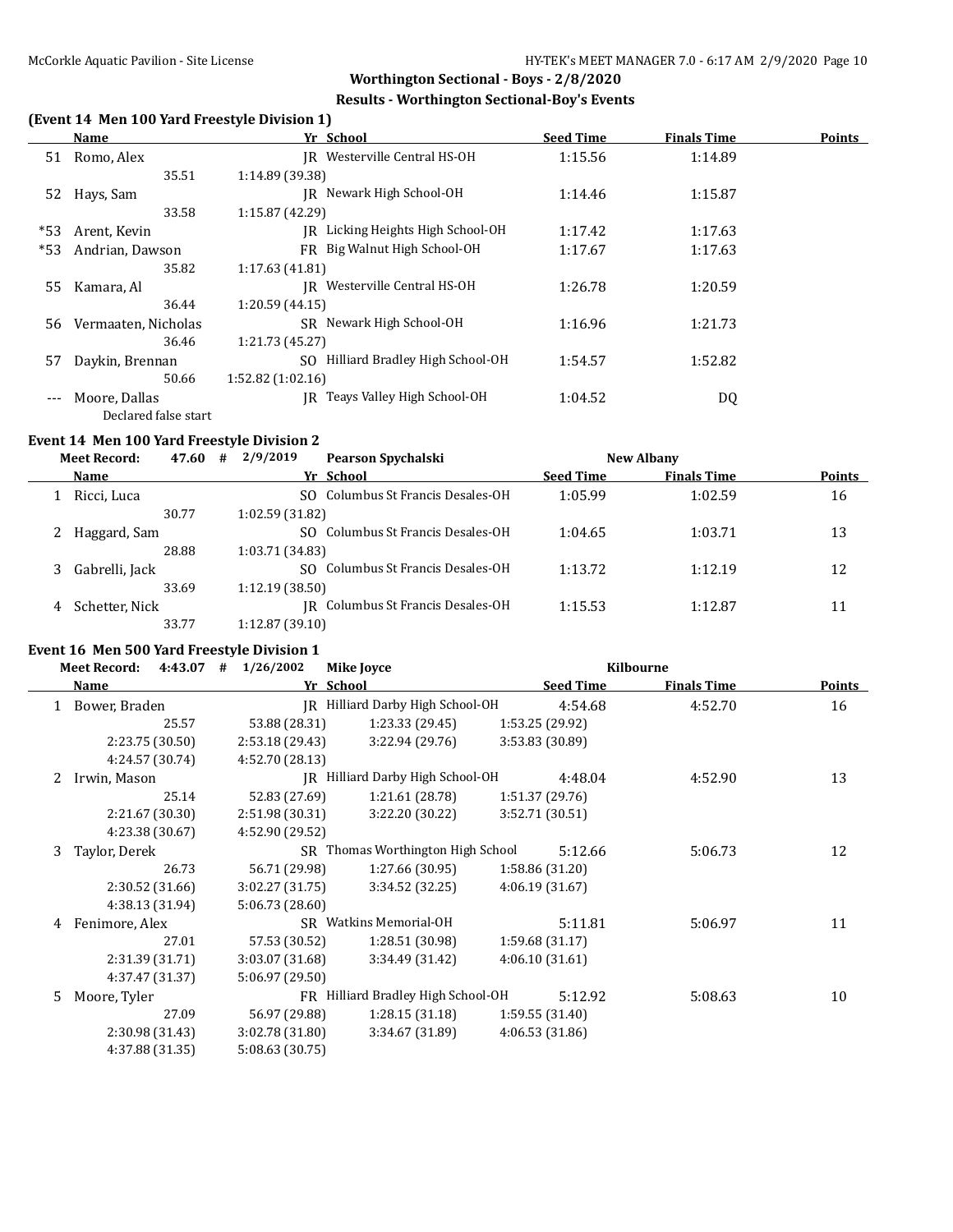## **Results - Worthington Sectional-Boy's Events**

# **(Event 16 Men 500 Yard Freestyle Division 1)**

|    | <b>Name</b>         | Yr School       |                                     | <b>Seed Time</b> | <b>Finals Time</b> | <b>Points</b> |
|----|---------------------|-----------------|-------------------------------------|------------------|--------------------|---------------|
|    | 6 Razor, Ethan      |                 | IR Hilliard Bradley High School-OH  | 5:25.98          | 5:09.84            | 9             |
|    | 26.19               | 55.60 (29.41)   | 1:25.23 (29.63)                     | 1:56.63 (31.40)  |                    |               |
|    | 2:28.68 (32.05)     | 3:01.39 (32.71) | 3:33.20 (31.81)                     | 4:06.10 (32.90)  |                    |               |
|    | 4:38.36 (32.26)     | 5:09.84 (31.48) |                                     |                  |                    |               |
|    | 7 Harman, Quinn R   |                 | FR Hilliard Davidson High School-OH | 5:23.04          | 5:12.65            | 7             |
|    | 27.45               | 57.77 (30.32)   | 1:28.86 (31.09)                     | 2:00.56 (31.70)  |                    |               |
|    | 2:32.32 (31.76)     | 3:04.59 (32.27) | 3:36.92 (32.33)                     | 4:09.27 (32.35)  |                    |               |
|    | 4:41.47 (32.20)     | 5:12.65 (31.18) |                                     |                  |                    |               |
| 8  | Ambler, Ben         |                 | FR Worthington Kilbourne-OH         | 5:24.53          | 5:15.45            | 5             |
|    | 27.83               | 58.34 (30.51)   | 1:29.90 (31.56)                     | 2:02.27 (32.37)  |                    |               |
|    | 2:34.56 (32.29)     | 3:07.09 (32.53) | 3:39.63 (32.54)                     | 4:12.63 (33.00)  |                    |               |
|    | 4:45.21 (32.58)     | 5:15.45 (30.24) |                                     |                  |                    |               |
| 9  | Axline, Lleyton     |                 | FR New Albany High School           | 5:24.03          | 5:15.90            | 4             |
|    | 27.55               | 58.12 (30.57)   | 1:29.73 (31.61)                     | 2:01.68 (31.95)  |                    |               |
|    | 2:34.07 (32.39)     | 3:06.89 (32.82) | 3:39.55 (32.66)                     | 4:12.40 (32.85)  |                    |               |
|    | 4:45.04 (32.64)     | 5:15.90 (30.86) |                                     |                  |                    |               |
|    | 10 Wion, Nathan     |                 | SO Big Walnut High School-OH        | 5:42.90          | 5:26.09            | 3             |
|    | 28.74               | 1:01.29 (32.55) | 1:34.76 (33.47)                     | 2:07.96 (33.20)  |                    |               |
|    | 2:41.32 (33.36)     | 3:15.03 (33.71) | 3:49.13 (34.10)                     | 4:22.60 (33.47)  |                    |               |
|    | 4:55.98 (33.38)     | 5:26.09(30.11)  |                                     |                  |                    |               |
|    | 11 Abahazi, Charles |                 | FR Delaware Hayes                   | 5:35.13          | 5:29.57            | 2             |
|    | 28.16               | 1:00.43(32.27)  | 1:33.68 (33.25)                     | 2:06.81 (33.13)  |                    |               |
|    | 2:40.26 (33.45)     | 3:14.64 (34.38) | 3:48.77 (34.13)                     | 4:22.39 (33.62)  |                    |               |
|    | 4:57.03 (34.64)     | 5:29.57 (32.54) |                                     |                  |                    |               |
|    | 12 Stought, Aiden   |                 | JR Watkins Memorial-OH              | 5:26.89          | 5:30.11            | 1             |
|    | 27.92               | 59.47 (31.55)   | 1:32.80 (33.33)                     | 2:06.58 (33.78)  |                    |               |
|    | 2:40.55 (33.97)     | 3:14.56 (34.01) | 3:49.32 (34.76)                     | 4:23.88 (34.56)  |                    |               |
|    | 4:57.16 (33.28)     | 5:30.11 (32.95) |                                     |                  |                    |               |
| 13 | Fields, Darin       |                 | SR Gahanna Lincoln-OH               | 5:32.03          | 5:32.63            |               |
|    | 29.29               | 1:01.26 (31.97) | 1:34.16 (32.90)                     | 2:07.55 (33.39)  |                    |               |
|    | 2:41.28 (33.73)     | 3:15.78 (34.50) | 3:50.43 (34.65)                     | 4:25.31 (34.88)  |                    |               |
|    | 4:59.53 (34.22)     | 5:32.63 (33.10) |                                     |                  |                    |               |
|    | 14 Krier, Ethan     |                 | SO Gahanna Lincoln-OH               | <b>NT</b>        | 5:33.65            |               |
|    | 29.10               | 1:01.51 (32.41) | 1:34.66 (33.15)                     | 2:08.53 (33.87)  |                    |               |
|    | 2:42.31 (33.78)     | 3:16.55 (34.24) | 3:51.45 (34.90)                     | 4:26.17 (34.72)  |                    |               |
|    | 5:00.43 (34.26)     | 5:33.65 (33.22) |                                     |                  |                    |               |
|    | 15 Burky, Luke      |                 | JR Westerville Central HS-OH        | 5:40.49          | 5:33.73            |               |
|    | 28.49               | 1:00.64(32.15)  | 1:34.49 (33.85)                     | 2:08.11 (33.62)  |                    |               |
|    | 2:42.05 (33.94)     | 3:16.10 (34.05) | 3:49.98 (33.88)                     | 4:24.23 (34.25)  |                    |               |
|    | 4:59.19 (34.96)     | 5:33.73 (34.54) |                                     |                  |                    |               |
|    | 16 Lee, Christopher |                 | SO Big Walnut High School-OH        | 5:40.45          | 5:33.83            |               |
|    | 28.04               | 1:00.29 (32.25) | 1:34.01 (33.72)                     | 2:07.81 (33.80)  |                    |               |
|    | 2:41.93 (34.12)     | 3:16.04 (34.11) | 3:50.45 (34.41)                     | 4:25.32 (34.87)  |                    |               |
|    | 5:00.21 (34.89)     | 5:33.83 (33.62) |                                     |                  |                    |               |
|    | 17 Le, Will         |                 | FR New Albany High School           | 5:32.83          | 5:36.24            |               |
|    | 28.83               | 1:00.92 (32.09) | 1:34.81 (33.89)                     | 2:08.86 (34.05)  |                    |               |
|    | 2:43.34 (34.48)     | 3:17.94 (34.60) | 3:52.65 (34.71)                     | 4:27.62 (34.97)  |                    |               |
|    | 5:02.46 (34.84)     | 5:36.24 (33.78) |                                     |                  |                    |               |
| 18 | Baldwin, Chase      |                 | FR New Albany High School           | 5:49.73          | 5:37.46            |               |
| 19 | McCloud, Colton     | SO.             | Watkins Memorial-OH                 | 5:59.98          | 5:37.98            |               |
| 20 | Koch, Mason         |                 | SR Teays Valley High School-OH      | 5:55.86          | 5:43.77            |               |
| 21 | Oralov, Alex S      |                 | SO Hilliard Davidson High School-OH | 5:53.74          | 5:49.03            |               |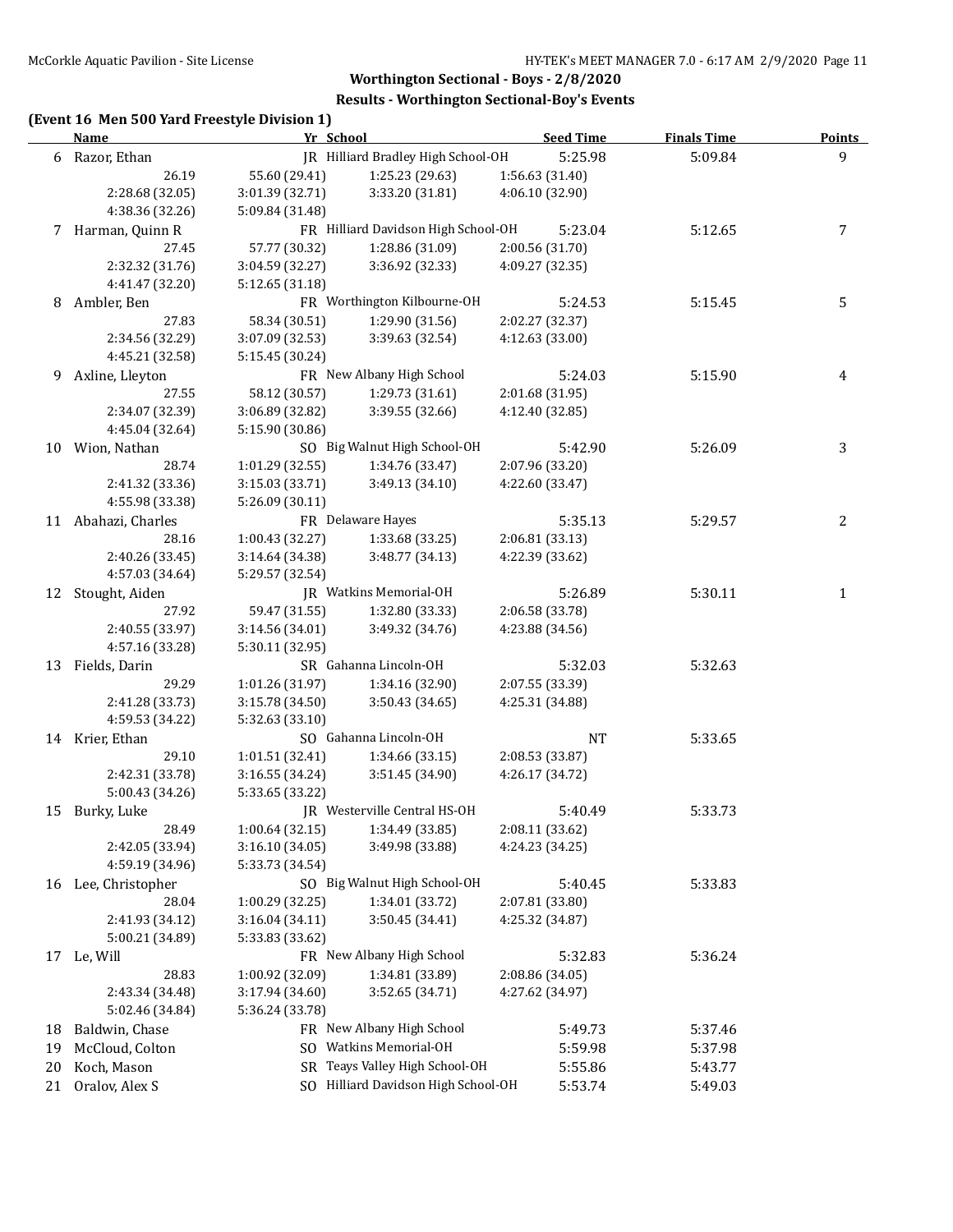### **Results - Worthington Sectional-Boy's Events**

# **(Event 16 Men 500 Yard Freestyle Division 1)**

|    | <b>Name</b>        | Yr School       |                                     |                 | <b>Seed Time</b> | <b>Finals Time</b> | <b>Points</b> |
|----|--------------------|-----------------|-------------------------------------|-----------------|------------------|--------------------|---------------|
|    | 22 Van Allen, Nick |                 | SO Westerville Central HS-OH        |                 | 5:45.18          | 5:50.32            |               |
|    | 29.71              | 1:03.40 (33.69) | 1:38.02 (34.62)                     | 2:13.54 (35.52) |                  |                    |               |
|    | 2:49.48 (35.94)    | 3:26.20 (36.72) | 4:03.08 (36.88)                     | 4:40.00 (36.92) |                  |                    |               |
|    | 5:16.04 (36.04)    | 5:50.32 (34.28) |                                     |                 |                  |                    |               |
| 23 | Taylor, Jacob      |                 | FR Thomas Worthington High School   |                 | 6:11.35          | 5:55.51            |               |
| 24 | Greeson, Benjamin  |                 | JR Thomas Worthington High School   |                 | 5:53.60          | 5:56.34            |               |
| 25 | Lynch, Jonathan A  |                 | JR Hilliard Davidson High School-OH |                 | 6:02.14          | 6:10.71            |               |
| 26 | Jeter, Matthew     |                 | SO Gahanna Lincoln-OH               |                 | 6:38.06          | 6:13.17            |               |
| 27 | Helm, Eddie        |                 | JR Thomas Worthington High School   |                 | 6:00.54          | 6:15.78            |               |
| 28 | Cooper, Preston    |                 | FR Gahanna Lincoln-OH               |                 | 6:29.34          | 6:17.51            |               |
| 29 | McDaniel, Nick     | SO.             | Marion Harding High School-OH       |                 | 6:27.28          | 6:20.77            |               |
| 30 | Bibbo, Jake        |                 | SR Westerville Central HS-OH        |                 | 6:57.80          | 6:29.94            |               |
|    | 34.78              | 1:14.17 (39.39) | 1:56.43 (42.26)                     | 2:36.76 (40.33) |                  |                    |               |
|    | 3:17.74 (40.98)    | 3:58.49 (40.75) | 4:38.34 (39.85)                     | 5:17.81 (39.47) |                  |                    |               |
|    | 5:55.34 (37.53)    | 6:29.94(34.60)  |                                     |                 |                  |                    |               |
| 31 | Willoughby, Nolan  |                 | SR Hilliard Darby High School-OH    |                 | 6:52.02          | 6:39.78            |               |
|    | 33.68              | 1:12.50 (38.82) | 1:52.47 (39.97)                     | 2:32.69 (40.22) |                  |                    |               |
|    | 3:13.84 (41.15)    | 3:55.22 (41.38) | 4:36.57 (41.35)                     | 5:18.44 (41.87) |                  |                    |               |
|    | 5:59.72 (41.28)    | 6:39.78(40.06)  |                                     |                 |                  |                    |               |
| 32 | Cotugno, Angelo    |                 | SR Big Walnut High School-OH        |                 | 6:35.82          | 6:42.81            |               |
| 33 | Colvin, Sam M      |                 | FR Hilliard Davidson High School-OH |                 | 7:00.00          | 6:49.10            |               |
|    | 33.34              | 1:12.14 (38.80) | 1:53.83(41.69)                      | 2:36.58 (42.75) |                  |                    |               |
|    | 3:18.90 (42.32)    | 4:01.68 (42.78) | 4:45.01 (43.33)                     | 5:28.16 (43.15) |                  |                    |               |
|    | 6:10.16(42.00)     | 6:49.10 (38.94) |                                     |                 |                  |                    |               |
| 34 | Lisiecki, Mateusz  |                 | FR Marion Harding High School-OH    |                 | 7:21.98          | 7:06.72            |               |
|    | 35.61              | 1:16.06 (40.45) | 1:58.60(42.54)                      | 2:43.02 (44.42) |                  |                    |               |
|    | 3:27.31 (44.29)    | 4:12.87 (45.56) | 4:57.61 (44.74)                     | 5:41.45 (43.84) |                  |                    |               |
|    | 6:26.37 (44.92)    | 7:06.72 (40.35) |                                     |                 |                  |                    |               |
| 35 | Chapman, Nathan    |                 | SO Teays Valley High School-OH      |                 | 7:28.71          | 7:26.85            |               |
|    | 37.58              | 1:20.35 (42.77) | 2:05.14 (44.79)                     | 2:49.60 (44.46) |                  |                    |               |
|    | 3:35.45 (45.85)    | 4:21.62 (46.17) | 5:08.32 (46.70)                     | 5:55.62 (47.30) |                  |                    |               |
|    | 6:42.26 (46.64)    | 7:26.85 (44.59) |                                     |                 |                  |                    |               |

### **Event 16 Men 500 Yard Freestyle Division 2**

| <b>Meet Record:</b> | 4:43.07 | 1/26/2002<br>#  | Mike Jovce                        |                  | Kilbourne          |               |
|---------------------|---------|-----------------|-----------------------------------|------------------|--------------------|---------------|
| Name                |         |                 | Yr School                         | <b>Seed Time</b> | <b>Finals Time</b> | <b>Points</b> |
| 1 Hanley, Reece J   |         |                 | FR Columbus St Francis Desales-OH | 5:45.45          | 5:39.41            | 16            |
|                     | 30.71   | 1:03.90(33.19)  | 1:37.86 (33.96)                   | 2:12.38 (34.52)  |                    |               |
| 2:46.95 (34.57)     |         | 3:22.14(35.19)  | 3:56.88 (34.74)                   | 4:31.28 (34.40)  |                    |               |
| 5:05.66 (34.38)     |         | 5:39.41 (33.75) |                                   |                  |                    |               |

#### **Event 18 Men 200 Yard Freestyle Relay Division 1**

**Meet Record: 1:29.54 # 2/12/2011 NEW ALBANY HIGH SCHOOL New Albany**

| A Alfonso, F Jenny, C Honeycutt, D Huddle |                     |                          |                      |                        |               |  |  |
|-------------------------------------------|---------------------|--------------------------|----------------------|------------------------|---------------|--|--|
| Team                                      | Relav               |                          | <b>Seed Time</b>     | <b>Finals Time</b>     | <b>Points</b> |  |  |
| New Albany High School                    |                     |                          | 1:29.14              | 1:28.70#               | 32            |  |  |
| 1) Helms, Cade JR                         | 2) Arlin, Alex M SR |                          | 3) Daly, Patrick JR  | 4) Morris, Thomas JR   |               |  |  |
| 22.62                                     | 44.68 (22.06)       | 1:06.89(22.21)           | 1:28.70(21.81)       |                        |               |  |  |
| Hilliard Davidson High School-OF          |                     |                          | 1:34.70              | 1:31.13                | 26            |  |  |
| 1) Zody, AJ J JR                          |                     | 2) McGuire, Gregory D JR | 3) Chi, Josh E SO    | 4) Suarez, Sergio M JR |               |  |  |
| 22.90                                     | 45.70 (22.80)       | 1:09.34 (23.64)          | 1:31.13 (21.79)      |                        |               |  |  |
| <b>Watkins Memorial-OH</b>                |                     |                          | 1:29.85              | 1:32.12                | 24            |  |  |
| 1) Hansen, Issaac SR                      | 2) Raver, Matt SR   |                          | 3) Fenimore, Alex SR | 4) Chism, Zack SR      |               |  |  |
| 22.58                                     | 45.49 (22.91)       | 1:10.32 (24.83)          | 1:32.12 (21.80)      |                        |               |  |  |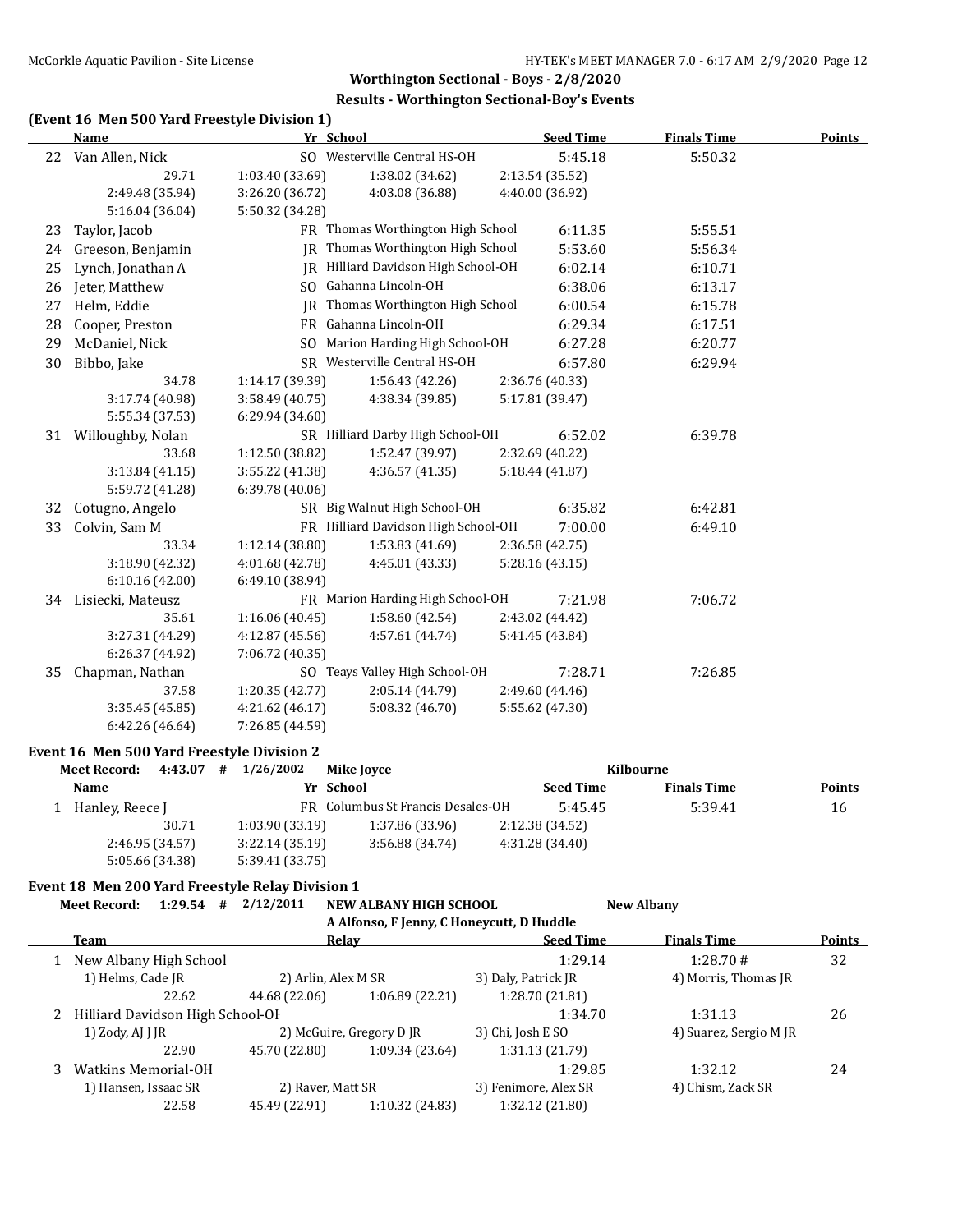### **Results - Worthington Sectional-Boy's Events**

## **(Event 18 Men 200 Yard Freestyle Relay Division 1)**

|    | <b>Team</b>                                             | Relay                |                         | <b>Seed Time</b>      | <b>Finals Time</b>        | <b>Points</b> |
|----|---------------------------------------------------------|----------------------|-------------------------|-----------------------|---------------------------|---------------|
|    | 4 Gahanna Lincoln-OH                                    |                      |                         | 1:30.82               | 1:32.17                   | 22            |
|    | 1) Riegler, McCord JR                                   | 2) Belli, Johnny SR  |                         | 3) Yu, Derek SR       | 4) Vogelgesang, Nathan JR |               |
|    | 23.09                                                   | 45.63 (22.54)        | 1:09.57 (23.94)         | 1:32.17 (22.60)       |                           |               |
| 5  | Hilliard Darby High School-OH                           |                      |                         | 1:31.78               | 1:33.09                   | 20            |
|    | 1) Maruniak, Casey SO                                   | 2) Hopkins, Jared SO |                         | 3) Bower, Braden JR   | 4) Tarazi, Malik JR       |               |
|    | 23.17                                                   | 46.84 (23.67)        | 1:09.80 (22.96)         | 1:33.09 (23.29)       |                           |               |
| 6  | Delaware Hayes                                          |                      |                         | 1:34.36               | 1:34.02                   | 18            |
|    | 1) Stojkov, Aidan SR                                    | 2) Gannon, Kaden FR  |                         | 3) Etheridge, Max SO  | 4) Bucher, Caleb SR       |               |
|    | 23.22                                                   | 46.87 (23.65)        | 1:11.74 (24.87)         | 1:34.02 (22.28)       |                           |               |
| 7  | Thomas Worthington High Schoo                           |                      |                         | 1:35.25               | 1:34.92                   | 14            |
|    | 1) Florence, Connor FR                                  | 2) Taylor, Derek SR  |                         | 3) Ament, Blake SO    | 4) Barnes, Zach FR        |               |
|    | 23.47                                                   | 48.36 (24.89)        | 1:11.96 (23.60)         | 1:34.92 (22.96)       |                           |               |
| 8  | Worthington Kilbourne-OH                                |                      |                         | 1:39.16               | 1:35.83                   | 10            |
|    | 1) Ambler, Nathan FR                                    | 2) Cuozzo, John SR   |                         | 3) O'Brien, Connor SO | 4) Fisher, Mitchell SR    |               |
|    | 23.64                                                   | 48.37 (24.73)        | 1:12.66 (24.29)         | 1:35.83 (23.17)       |                           |               |
| 9  | Marion Harding High School-OH                           |                      |                         | 1:39.22               | 1:37.08                   | 8             |
|    | 1) Taylor, Tory JR                                      |                      | 2) Spiegel, Kameron SO  | 3) Boehm, Ethan JR    | 4) Spiegel, Payton SR     |               |
|    | 24.59                                                   | 48.92 (24.33)        | 1:13.91 (24.99)         | 1:37.08 (23.17)       |                           |               |
| 10 | Big Walnut High School-OH                               |                      |                         | 1:39.34               | 1:37.41                   | 6             |
|    | 1) Lee, Christopher SO                                  | 2) Wion, Nathan SO   |                         | 3) Roberto, Roy SO    | 4) Grumney, John SR       |               |
|    | 24.88                                                   | 49.10 (24.22)        | 1:13.22 (24.12)         | 1:37.41 (24.19)       |                           |               |
|    | 11 Hilliard Bradley High School-OH                      |                      |                         | 1:39.88               | 1:38.89                   | 4             |
|    | 1) Cross, Carson SR                                     | 2) Fracasso, Joey SO |                         | 3) White, Jackson JR  | 4) Moore, Tyler FR        |               |
|    | 24.03                                                   | 49.41 (25.38)        | 1:14.44(25.03)          | 1:38.89 (24.45)       |                           |               |
|    | 12 Westerville Central HS-OH                            |                      |                         | 1:41.38               | 1:39.71                   | 2             |
|    | 1) Radecki, Luke JR                                     | 2) Radecki, Grant JR |                         | 3) Burky, Luke JR     | 4) Van Allen, Nick SO     |               |
|    | 23.97                                                   | 48.42 (24.45)        | 1:13.39 (24.97)         | 1:39.71 (26.32)       |                           |               |
| 13 | Teays Valley High School-OH                             |                      |                         | 1:44.43               | 1:42.36                   |               |
|    | 1) Hamilton, Parker P SR                                | 2) Moore, Dallas JR  |                         | 3) Reynard, Nate SO   | 4) Koch, Mason SR         |               |
|    | 23.63                                                   | 50.54 (26.91)        | 1:16.61(26.07)          | 1:42.36 (25.75)       |                           |               |
|    | 14 Licking Heights High School-OH                       |                      |                         | 1:55.70               | 1:52.08                   |               |
|    | 1) Griffin, Jaden                                       | 2) Emrick, Chris FR  |                         | 3) Spencer, Rayven JR | 4) Wuertzer, Ethan SR     |               |
|    | 31.31                                                   | 58.57 (27.26)        | 1:25.15 (26.58)         | 1:52.08 (26.93)       |                           |               |
| 15 | Newark High School-OH                                   |                      |                         | 1:53.61               | 2:04.12                   |               |
|    | 1) Burd, Dominic FR                                     |                      | 2) Schweiger, Andrew SO | 3) Hays, Sam JR       | 4) Boyd, Mason SO         |               |
|    | 32.09                                                   | 1:03.69(31.60)       | 1:35.87 (32.18)         | 2:04.12 (28.25)       |                           |               |
|    | <b>Frent 18 Men 200 Vard Freestyle Relay Division 2</b> |                      |                         |                       |                           |               |

# **Event 18 Men 200 Yard Freestyle Relay Division 2**

| Meet Record: $1:29.54$ # $2/12/2011$ |  | NEW ALBANY HIGH SCHOOL                    | <b>New Albany</b> |
|--------------------------------------|--|-------------------------------------------|-------------------|
|                                      |  | A Alfonso, F Jenny, C Honeycutt, D Huddle |                   |

| $\ldots$ $\ldots$              |                    |                |                       |                        |               |  |  |  |  |
|--------------------------------|--------------------|----------------|-----------------------|------------------------|---------------|--|--|--|--|
| <b>Team</b>                    | Relav              |                | <b>Seed Time</b>      | <b>Finals Time</b>     | <b>Points</b> |  |  |  |  |
| Columbus St Francis Desales-OH |                    |                | 1:38.68               | 1:37.52                | 32            |  |  |  |  |
| 1) Spittell, Aaron SR          | 2) Jordan, Will SO |                | 3) Hanley, Wyatt T FR | 4) McInerney, Brady SO |               |  |  |  |  |
| 25.11                          | 50.33 (25.22)      | 1:15.07(24.74) | 1:37.52(22.45)        |                        |               |  |  |  |  |
|                                |                    |                |                       |                        |               |  |  |  |  |

### **Event 20 Men 100 Yard Backstroke Division 1**

| <b>Meet Record:</b> | 52.50 | # | 2/9/2019      | <b>Pearson Spychalski</b>           |                  | <b>New Albany</b>  |               |
|---------------------|-------|---|---------------|-------------------------------------|------------------|--------------------|---------------|
| Name                |       |   |               | Yr School                           | <b>Seed Time</b> | <b>Finals Time</b> | <b>Points</b> |
| Lapsley, James      |       |   |               | SR New Albany High School           | 49.81            | 51.58#             | 16            |
|                     | 25.25 |   | 51.58 (26.33) |                                     |                  |                    |               |
| 2 Suarez, Sergio M  |       |   |               | JR Hilliard Davidson High School-OH | 51.62            | 52.69              | 13            |
|                     | 25.75 |   | 52.69 (26.94) |                                     |                  |                    |               |
| Fralic, Matt        |       |   |               | FR Thomas Worthington High School   | 53.06            | 54.24              | 12            |
|                     | 25.92 |   | 54.24 (28.32) |                                     |                  |                    |               |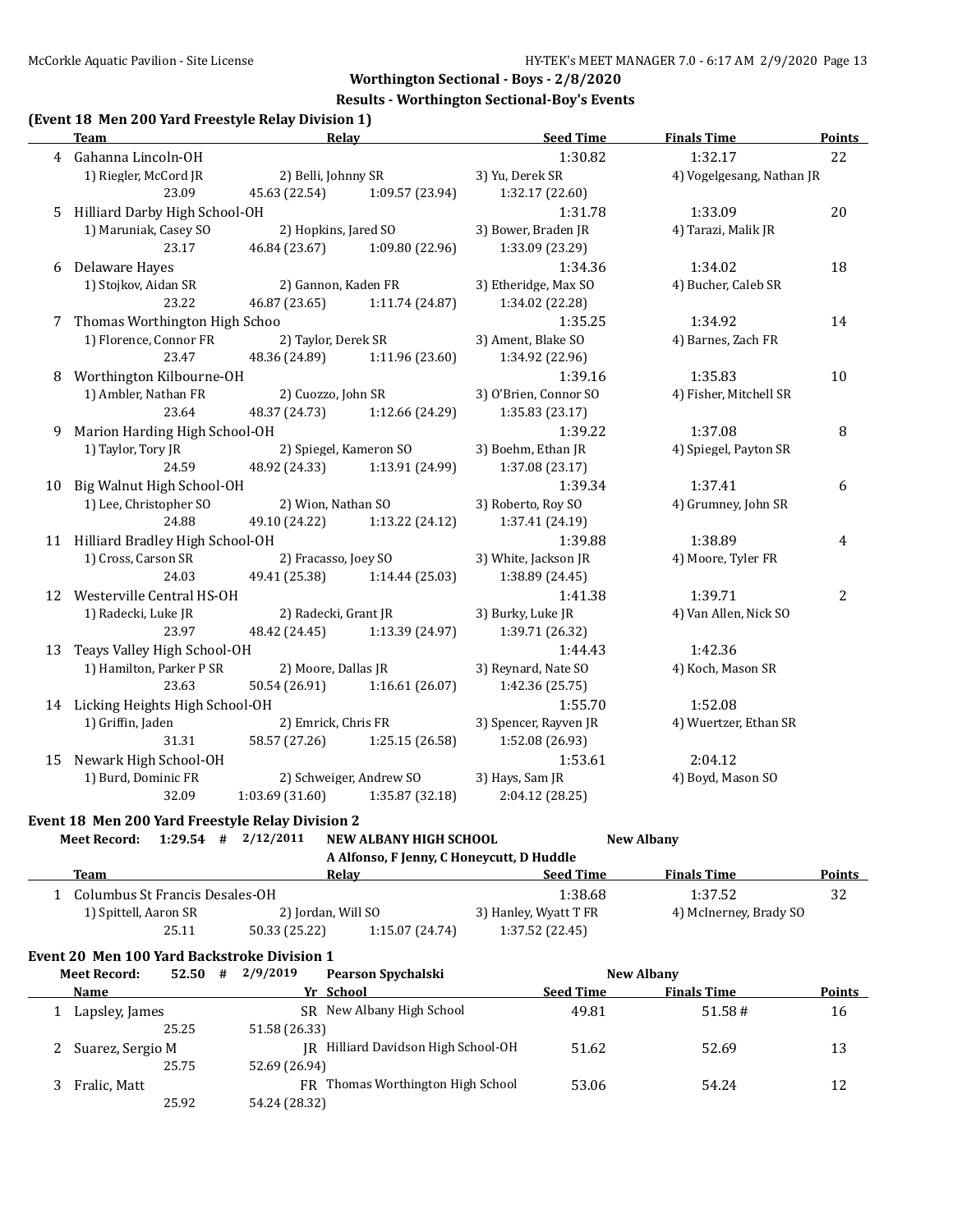## **Results - Worthington Sectional-Boy's Events**

## **(Event 20 Men 100 Yard Backstroke Division 1)**

|     | <b>Name</b>           | Yr School                           | <b>Seed Time</b> | <b>Finals Time</b> | <b>Points</b> |
|-----|-----------------------|-------------------------------------|------------------|--------------------|---------------|
| 4   | Chism, Zack           | SR Watkins Memorial-OH              | 54.11            | 56.07              | 11            |
|     | 26.79                 | 56.07 (29.28)                       |                  |                    |               |
| 5   | Belli, Johnny         | SR Gahanna Lincoln-OH               | 54.06            | 56.21              | 10            |
|     | 27.29                 | 56.21 (28.92)                       |                  |                    |               |
| 6   | Schimming, Caleb      | JR New Albany High School           | 54.96            | 56.60              | 9             |
|     | 27.32                 | 56.60 (29.28)                       |                  |                    |               |
| 7   | Stojkov, Aidan        | SR Delaware Hayes                   | 58.47            | 56.97              | 7             |
|     | 27.33                 | 56.97 (29.64)                       |                  |                    |               |
|     | Richner, Christopher  | FR Worthington Kilbourne-OH         |                  |                    | 5             |
| 8   |                       |                                     | 1:00.67          | 57.94              |               |
|     | 28.16                 | 57.94 (29.78)                       |                  |                    |               |
| 9   | Ellis, Chase          | SO Hilliard Darby High School-OH    | 1:02.41          | 58.73              | 4             |
|     | 28.53                 | 58.73 (30.20)                       |                  |                    |               |
| 10  | Diakogeorgiou, Johnny | FR Thomas Worthington High School   | 1:04.42          | 59.97              | 3             |
|     | 28.95                 | 59.97 (31.02)                       |                  |                    |               |
| 11  | Foster, Michael A     | JR Hilliard Davidson High School-OH | 1:00.82          | 1:00.48            | 2             |
|     | 29.12                 | 1:00.48 (31.36)                     |                  |                    |               |
| 12  | Gilger, Caleb         | JR Gahanna Lincoln-OH               | 1:02.34          | 1:00.84            | $\mathbf{1}$  |
|     | 29.12                 | 1:00.84 (31.72)                     |                  |                    |               |
| 13  | Hess, Cyrus P         | JR Hilliard Davidson High School-OH | 1:05.96          | 1:02.18            |               |
|     | 30.11                 | 1:02.18 (32.07)                     |                  |                    |               |
| 14  | Ambler, Ben           | FR Worthington Kilbourne-OH         | 1:03.51          | 1:02.22            |               |
|     | 30.59                 | 1:02.22 (31.63)                     |                  |                    |               |
| 15  | Baskaran, Akhil       | SO New Albany High School           | 1:02.63          | 1:02.26            |               |
|     | 29.15                 | 1:02.26 (33.11)                     |                  |                    |               |
| 16  | Krier, Ethan          | SO Gahanna Lincoln-OH               | 1:04.08          | 1:02.51            |               |
|     | 30.37                 | 1:02.51 (32.14)                     |                  |                    |               |
|     |                       | JR Hilliard Davidson High School-OH |                  |                    |               |
| 17  | Martin, Alain A       |                                     | 1:01.38          | 1:02.85            |               |
|     | 29.65                 | 1:02.85 (33.20)                     |                  |                    |               |
| 18  | Murnieks, Zander      | FR Big Walnut High School-OH        | 1:02.63          | 1:02.99            |               |
|     | 30.15                 | 1:02.99 (32.84)                     |                  |                    |               |
| 19  | Alspaugh, Marshall    | SO Hilliard Bradley High School-OH  | 1:06.72          | 1:05.87            |               |
|     | 31.03                 | 1:05.87 (34.84)                     |                  |                    |               |
| 20  | Ryan-Hart, Zane       | SO Thomas Worthington High School   | 1:09.99          | 1:06.83            |               |
|     | 32.19                 | 1:06.83 (34.64)                     |                  |                    |               |
| 21  | Spiegel, Kameron      | SO Marion Harding High School-OH    | 1:09.25          | 1:08.11            |               |
|     | 31.74                 | 1:08.11 (36.37)                     |                  |                    |               |
|     | 22 Helm, Eddie        | JR Thomas Worthington High School   | 1:10.72          | 1:09.00            |               |
|     | 34.58                 | 1:09.00 (34.42)                     |                  |                    |               |
| 23. | Van Allen, Nick       | SO Westerville Central HS-OH        | 1:10.42          | 1:09.45            |               |
|     | 34.83                 | 1:09.45 (34.62)                     |                  |                    |               |
| 24  | Bucher, Joshua        | FR Delaware Hayes                   | 1:09.60          | 1:10.19            |               |
|     | 1:10.19               | 1:10.19()                           |                  |                    |               |
| 25  | Dickmann, Erik        | SO Hilliard Darby High School-OH    | 1:09.73          | 1:10.42            |               |
|     | 33.87                 | 1:10.42 (36.55)                     |                  |                    |               |
| 26  | Long, Ryan            | JR Big Walnut High School-OH        | 1:12.24          | 1:10.93            |               |
|     | Day, Cameron          | SO Hilliard Darby High School-OH    |                  |                    |               |
| 27  |                       |                                     | 1:10.10          | 1:12.06            |               |
|     | 35.38                 | 1:12.06 (36.68)                     |                  |                    |               |
| 28  | Smith, Caleb          | FR Delaware Hayes                   | 1:14.37          | 1:12.90            |               |
|     | 35.60                 | 1:12.90 (37.30)                     |                  |                    |               |
| 29  | Tolliver, Canyon      | SO Watkins Memorial-OH              | 1:12.63          | 1:13.48            |               |
|     | 36.25                 | 1:13.48 (37.23)                     |                  |                    |               |
| 30  | Wecker, Cole          | JR Big Walnut High School-OH        | 1:15.50          | 1:15.94            |               |
|     | 37.24                 | 1:15.94 (38.70)                     |                  |                    |               |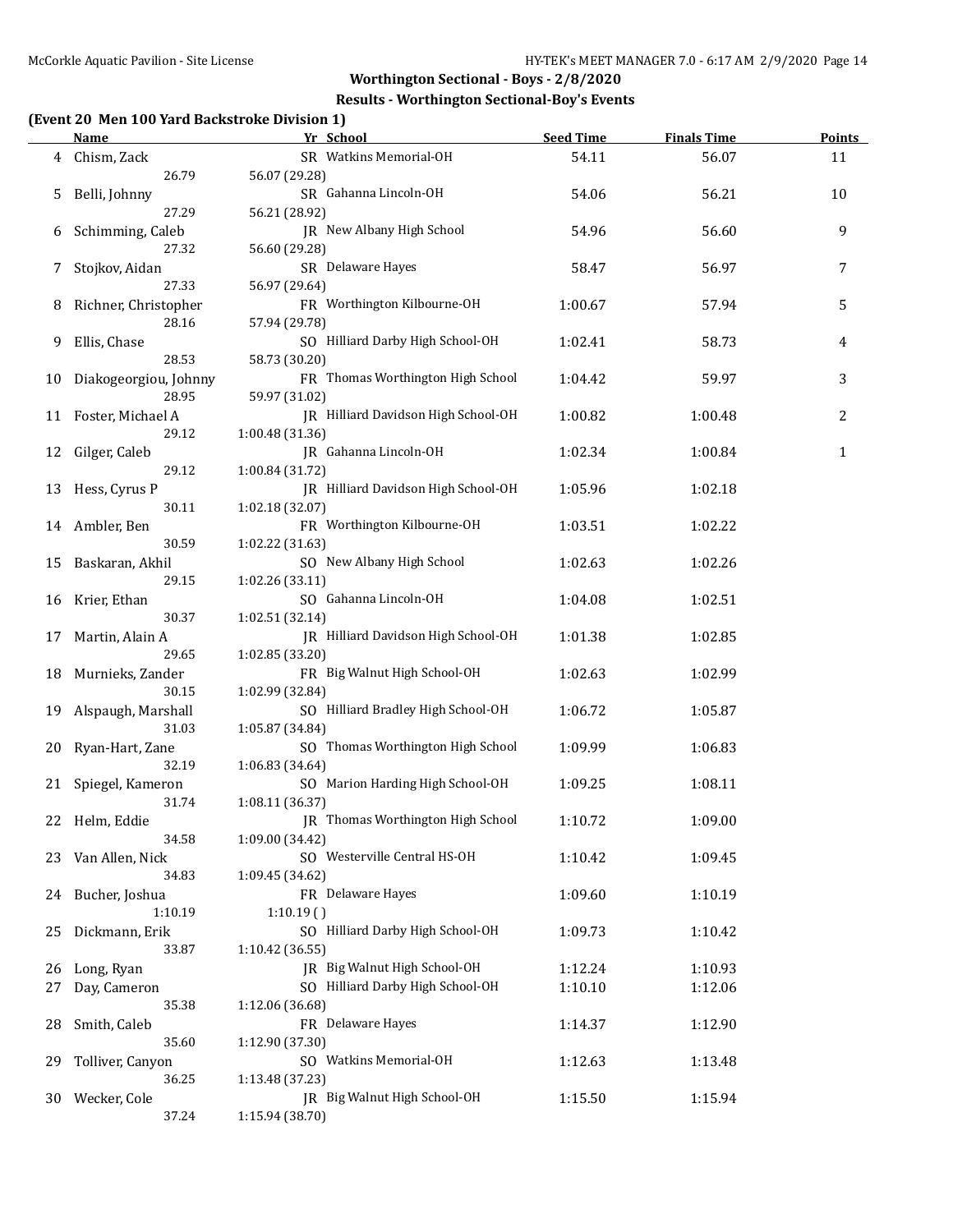### **Results - Worthington Sectional-Boy's Events**

# **(Event 20 Men 100 Yard Backstroke Division 1)**

|    | Name              | Yr School                          | <b>Seed Time</b> | <b>Finals Time</b> | <b>Points</b> |
|----|-------------------|------------------------------------|------------------|--------------------|---------------|
|    | 31 Mohr, Harrison | SO Teays Valley High School-OH     | 1:19.52          | 1:16.99            |               |
|    | 35.60             | 1:16.99 (41.39)                    |                  |                    |               |
| 32 | Radecki, Evan     | JR Westerville Central HS-OH       | 1:16.80          | 1:17.45            |               |
|    | 36.88             | 1:17.45 (40.57)                    |                  |                    |               |
| 33 | Herr, Ryan        | SR Hilliard Darby High School-OH   | <b>NT</b>        | 1:19.50            |               |
|    | 40.00             | 1:19.50(39.50)                     |                  |                    |               |
|    | 34 Clonch, Corbin | SO Watkins Memorial-OH             | 1:25.74          | 1:24.81            |               |
|    | 1:24.81           | 1:24.81()                          |                  |                    |               |
| 35 | Swager, Ethan     | FR Big Walnut High School-OH       | 1:23.18          | 1:25.10            |               |
|    | 41.48             | 1:25.10 (43.62)                    |                  |                    |               |
| 36 | Brandt, Jared     | <b>JR</b> Watkins Memorial-OH      | 1:25.89          | 1:25.13            |               |
|    | 41.28             | 1:25.13(43.85)                     |                  |                    |               |
| 37 | Ammeter, Justin   | SR Teays Valley High School-OH     | 1:26.36          | 1:25.91            |               |
|    | 42.30             | 1:25.91(43.61)                     |                  |                    |               |
| 38 | Ryan, Chris       | SR Licking Heights High School-OH  | 1:18.53          | 1:26.83            |               |
|    | 40.17             | 1:26.83 (46.66)                    |                  |                    |               |
| 39 | Schordock, Ben    | SO Hilliard Bradley High School-OH | 1:50.24          | 1:33.08            |               |
|    | 44.85             | 1:33.08 (48.23)                    |                  |                    |               |
| 40 | Burd, Dominic     | FR Newark High School-OH           | 1:38.12          | 1:35.95            |               |
|    | 45.47             | 1:35.95 (50.48)                    |                  |                    |               |
| 41 | Daykin, Brennan   | SO Hilliard Bradley High School-OH | 1:56.31          | 1:56.46            |               |
|    | 52.82             | 1:56.46(1:03.64)                   |                  |                    |               |
| 42 | Helber, Alex      | FR Newark High School-OH           | 2:21.22          | 2:12.90            |               |
|    | 1:05.90           | 2:12.90 (1:07.00)                  |                  |                    |               |
|    | Oldenburgh, Jack  | FR Westerville Central HS-OH       | 1:21.06          | DQ                 |               |
|    | 39.30             |                                    |                  |                    |               |

# **Event 20 Men 100 Yard Backstroke Division 2**

|    | <b>Meet Record:</b> |       | 2/9/2019<br>52.50<br># |                 | <b>Pearson Spychalski</b>         |                  | <b>New Albany</b>  |               |
|----|---------------------|-------|------------------------|-----------------|-----------------------------------|------------------|--------------------|---------------|
|    | <b>Name</b>         |       |                        |                 | Yr School                         | <b>Seed Time</b> | <b>Finals Time</b> | <b>Points</b> |
|    | McInerney, Brady    |       |                        |                 | SO Columbus St Francis Desales-OH | 55.19            | 55.55              | 16            |
|    |                     | 26.69 |                        | 55.55 (28.86)   |                                   |                  |                    |               |
|    | Hanley, Wyatt T     |       |                        |                 | FR Columbus St Francis Desales-OH | 58.38            | 59.23              | 13            |
|    |                     | 28.78 |                        | 59.23 (30.45)   |                                   |                  |                    |               |
| 3  | Mertz, Viktor       |       |                        |                 | IR Johnstown-Monroe-LE            | 1:02.43          | 1:01.49            | 12            |
|    |                     | 29.83 |                        | 1:01.49(31.66)  |                                   |                  |                    |               |
| 4  | Pugh, Noah          |       |                        |                 | FR Columbus St Francis Desales-OH | 1:11.82          | 1:08.32            | 11            |
|    |                     | 32.83 |                        | 1:08.32(35.49)  |                                   |                  |                    |               |
| 5. | Easley, Kade        |       |                        | SO.             | Columbus St Francis Desales-OH    | 1:26.81          | 1:22.27            | 10            |
|    |                     | 41.30 |                        | 1:22.27 (40.97) |                                   |                  |                    |               |

### **Event 22 Men 100 Yard Breaststroke Division 1**

|   | 2/13/2012<br><b>Meet Record:</b><br>58.50<br><b>Johnson Cochran</b><br># |                   |                                  |                  | <b>Mt Vernon</b>   |               |
|---|--------------------------------------------------------------------------|-------------------|----------------------------------|------------------|--------------------|---------------|
|   | Name                                                                     |                   | Yr School                        | <b>Seed Time</b> | <b>Finals Time</b> | <b>Points</b> |
|   | Daly, Patrick                                                            |                   | IR New Albany High School        | 59.72            | 58.98              | 16            |
|   | 27.67                                                                    | 58.98 (31.31)     |                                  |                  |                    |               |
|   | Riegler, McCord                                                          | IR                | Gahanna Lincoln-OH               | 1:01.50          | 59.34              | 13            |
|   | 27.64                                                                    | 59.34 (31.70)     |                                  |                  |                    |               |
| 3 | Johanssen, Owen D                                                        | FR.               | Hilliard Davidson High School-OH | 1:01.62          | 1:00.78            | 12            |
|   | 28.75                                                                    | 1:00.78(32.03)    |                                  |                  |                    |               |
| 4 | Hopkins, Jared                                                           | SO.               | Hilliard Darby High School-OH    | 59.60            | 1:00.92            | 11            |
|   | 28.21                                                                    | 1:00.92(32.71)    |                                  |                  |                    |               |
|   | Maruniak, Casey                                                          | SO.               | Hilliard Darby High School-OH    | 59.76            | 1:01.02            | 10            |
|   | 28.27                                                                    | $1:01.02$ (32.75) |                                  |                  |                    |               |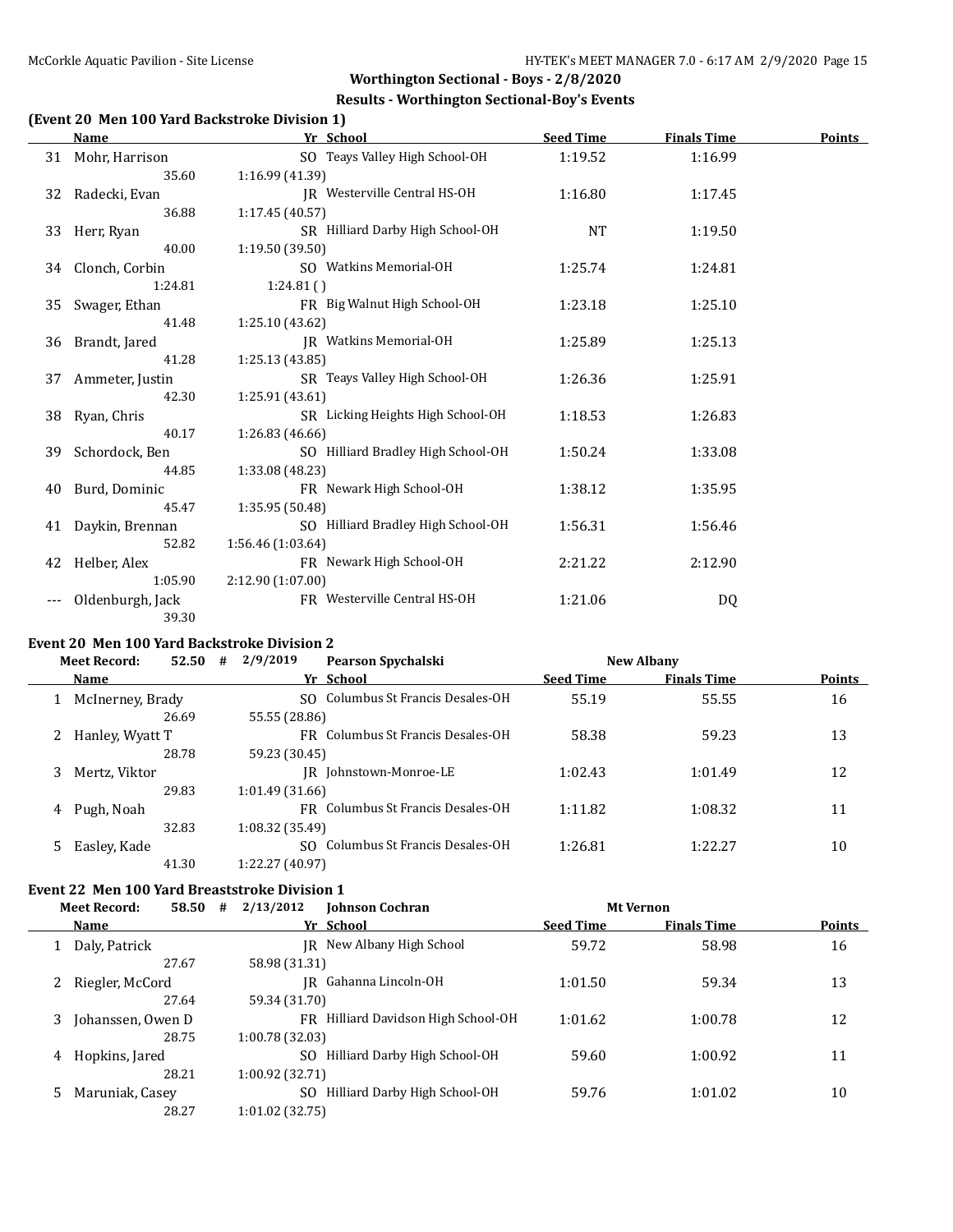## **Results - Worthington Sectional-Boy's Events**

# **(Event 22 Men 100 Yard Breaststroke Division 1)**

|    | <u>Name</u>              | Yr School                                              | <b>Seed Time</b> | <b>Finals Time</b> | <b>Points</b> |
|----|--------------------------|--------------------------------------------------------|------------------|--------------------|---------------|
| 6  | Parsons, Robert          | SR New Albany High School                              | 1:03.55          | 1:01.74            | 9             |
|    | 28.77                    | 1:01.74 (32.97)                                        |                  |                    |               |
| 7  | Hansen, Issaac           | SR Watkins Memorial-OH                                 | 59.88            | 1:02.08            | 7             |
|    | 29.70                    | 1:02.08 (32.38)                                        |                  |                    |               |
| 8  | Tarlton, Troy N          | JR Hilliard Davidson High School-OH                    | 1:04.61          | 1:03.19            | 5             |
|    | 29.38                    | 1:03.19 (33.81)                                        |                  |                    |               |
| 9  | Cross, Carson            | SR Hilliard Bradley High School-OH                     | 1:05.03          | 1:03.57            | 4             |
|    | 30.10                    | 1:03.57 (33.47)                                        |                  |                    |               |
| 10 | Arlin, Alex M            | SR New Albany High School                              | 1:02.18          | 1:03.66            | 3             |
|    | 29.48                    | 1:03.66 (34.18)                                        |                  |                    |               |
|    | 11 Deerwester, Mason M   | SO Hilliard Davidson High School-OH                    | 1:04.84          | 1:03.85            | 2             |
|    | 29.78                    | 1:03.85 (34.07)                                        |                  |                    |               |
| 12 | Yu, Derek                | SR Gahanna Lincoln-OH                                  | 1:04.20          | 1:04.41            | $\mathbf{1}$  |
|    | 29.79                    | 1:04.41 (34.62)                                        |                  |                    |               |
| 13 | Patrick, Brandon         | JR Gahanna Lincoln-OH                                  | 1:07.29          | 1:05.44            |               |
|    | 30.98                    | 1:05.44 (34.46)                                        |                  |                    |               |
| 14 | Carver, Jacob            | SR Thomas Worthington High School                      | 1:07.99          | 1:05.52            |               |
|    | 30.51                    | 1:05.52 (35.01)                                        |                  |                    |               |
| 15 | Govekar, Morgan          | SO Gahanna Lincoln-OH                                  | 1:06.21          | 1:05.69            |               |
|    | 30.76                    | 1:05.69 (34.93)                                        |                  |                    |               |
| 16 | Mohler, Ryan             | SO Watkins Memorial-OH                                 | 1:07.38          | 1:06.50            |               |
|    | 31.91                    | 1:06.50 (34.59)                                        |                  |                    |               |
| 17 | Denny, AJ                | SO New Albany High School                              | 1:09.11          | 1:07.22            |               |
|    | 31.23                    | 1:07.22 (35.99)                                        |                  |                    |               |
| 18 | Chen, Aaron              | SR Worthington Kilbourne-OH                            | 1:10.41          | 1:08.01            |               |
|    | 31.51                    | 1:08.01 (36.50)                                        |                  |                    |               |
| 19 | Palozzi, Noah            | SR Westerville Central HS-OH                           | 1:09.19          | 1:08.35            |               |
|    | 32.42                    | 1:08.35 (35.93)                                        |                  |                    |               |
| 20 | Poppy, Ross              | FR Thomas Worthington High School                      | 1:12.69          | 1:10.94            |               |
|    | 32.57                    | 1:10.94 (38.37)                                        |                  |                    |               |
|    | 21 Nathan, Sai Senthil S | SO Hilliard Darby High School-OH                       | 1:11.07          | 1:11.34            |               |
|    | 33.66                    | 1:11.34 (37.68)                                        |                  |                    |               |
| 22 | Gray, Ryan               | SO Delaware Hayes                                      | 1:13.01          | 1:12.68            |               |
|    | 33.85                    | 1:12.68 (38.83)                                        |                  |                    |               |
| 23 | Rudolph, Breydon         | SO Watkins Memorial-OH                                 | 1:14.59          | 1:13.39            |               |
|    | 35.20                    | 1:13.39 (38.19)                                        |                  |                    |               |
|    | 24 Bendure, Carter       | SO Big Walnut High School-OH                           | 1:13.80          | 1:13.78            |               |
|    | 34.31                    | 1:13.78 (39.47)                                        |                  |                    |               |
| 25 | Rzymek, Thomas           | SR Worthington Kilbourne-OH                            | 1:13.14          | 1:14.23            |               |
|    | 33.66                    | 1:14.23 (40.57)                                        |                  |                    |               |
| 26 | Tillar, Micah            | SO Big Walnut High School-OH                           | 1:14.72          | 1:14.31            |               |
|    | 33.77                    | 1:14.31 (40.54)                                        |                  |                    |               |
| 27 | Arnold, Alijah           | SR Marion Harding High School-OH                       | 1:15.97          | 1:15.08            |               |
|    | 34.41                    | 1:15.08 (40.67)                                        |                  |                    |               |
| 28 | Taylor, Jacob            | FR Thomas Worthington High School                      | 1:14.44          | 1:15.45            |               |
|    | 35.39                    | 1:15.45(40.06)                                         |                  |                    |               |
| 29 | Schweiger, Andrew        | SO Newark High School-OH                               | 1:15.18          | 1:16.99            |               |
|    | 37.10                    | 1:16.99 (39.89)                                        |                  |                    |               |
| 30 | Andrian, Camden          | SR Big Walnut High School-OH                           | 1:12.26          | 1:17.87            |               |
|    | 35.15                    | 1:17.87 (42.72)<br>SO Hilliard Davidson High School-OH |                  |                    |               |
| 31 | Johnson, Van T           |                                                        | 1:20.64          | 1:17.95            |               |
|    | 35.80                    | 1:17.95 (42.15)<br>SR Licking Heights High School-OH   |                  |                    |               |
| 32 | Wuertzer, Ethan<br>36.59 |                                                        | 1:17.10          | 1:18.34            |               |
|    |                          | 1:18.34 (41.75)                                        |                  |                    |               |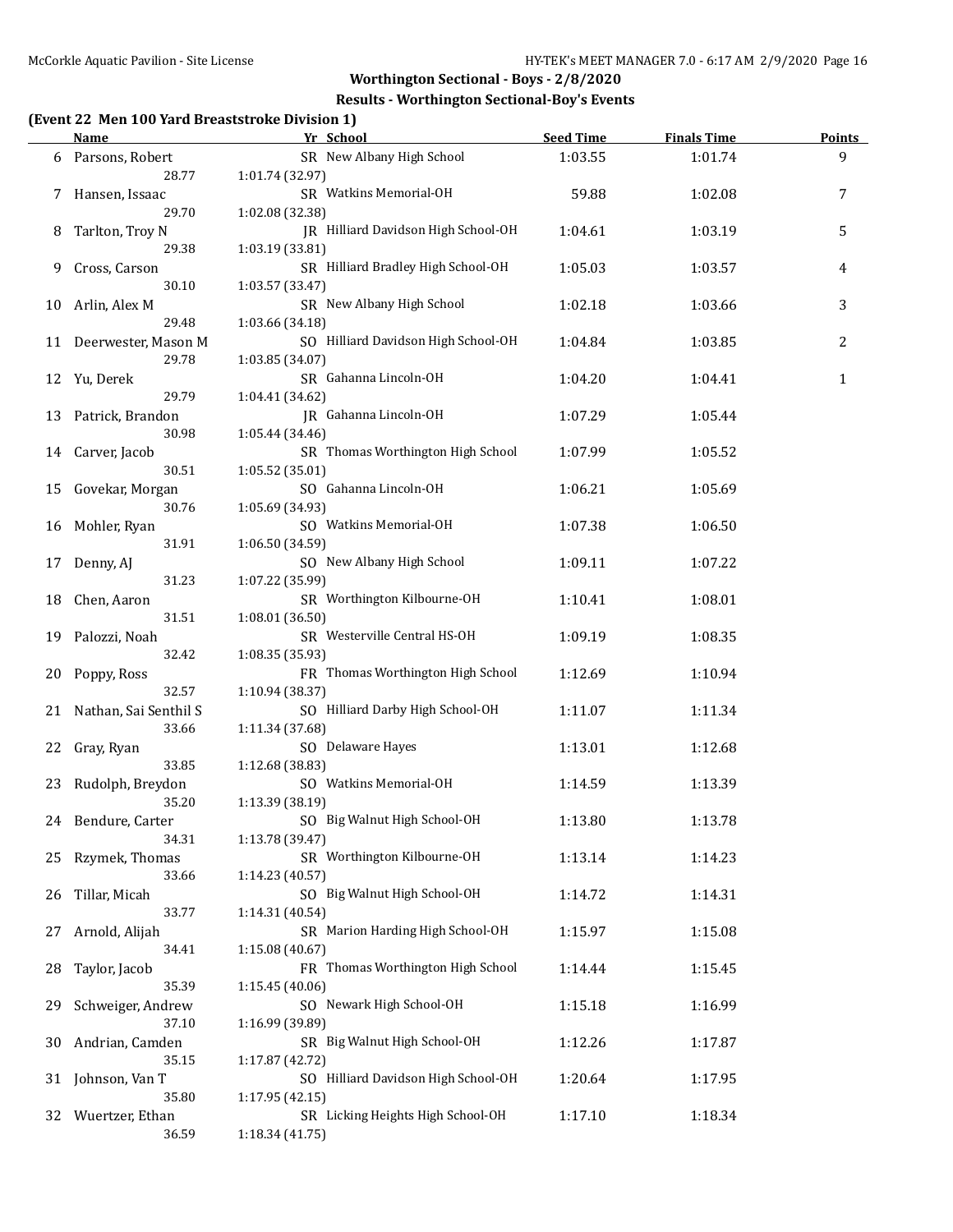### **Results - Worthington Sectional-Boy's Events**

# **(Event 22 Men 100 Yard Breaststroke Division 1)**

|     | <b>Name</b>                             | Yr School                          | <b>Seed Time</b> | <b>Finals Time</b> | <b>Points</b> |
|-----|-----------------------------------------|------------------------------------|------------------|--------------------|---------------|
| 33  | Smith, Caleb                            | FR Delaware Hayes                  | 1:20.52          | 1:18.86            |               |
|     | 37.27                                   | 1:18.86 (41.59)                    |                  |                    |               |
|     | 34 Boehm, Ethan                         | JR Marion Harding High School-OH   | 1:19.25          | 1:19.26            |               |
|     | 37.47                                   | 1:19.26 (41.79)                    |                  |                    |               |
| 35  | Alexander, Nick                         | FR Big Walnut High School-OH       | 1:26.34          | 1:24.71            |               |
|     | 39.51                                   | 1:24.71 (45.20)                    |                  |                    |               |
| 36  | Chapman, Nathan                         | SO Teays Valley High School-OH     | 1:29.78          | 1:28.92            |               |
|     | 42.37                                   | 1:28.92 (46.55)                    |                  |                    |               |
| 37  | Longacre, Avery                         | SO Marion Harding High School-OH   | 1:31.09          | 1:29.26            |               |
|     | 43.24                                   | 1:29.26 (46.02)                    |                  |                    |               |
| 38. | De La Cruz, Omar Urena                  | IR Hilliard Darby High School-OH   | 1:31.98          | 1:31.42            |               |
|     | 42.29                                   | 1:31.42 (49.13)                    |                  |                    |               |
| 39  | Miller, Garrett                         | SR Licking Heights High School-OH  | 1:44.94          | 1:44.87            |               |
|     | 48.50                                   | 1:44.87 (56.37)                    |                  |                    |               |
|     | Keck, Jason                             | SO Hilliard Bradley High School-OH | 1:15.85          | DQ                 |               |
|     | 35.02                                   | DQ (39.25)                         |                  |                    |               |
|     | Foote, Zack                             | SO Watkins Memorial-OH             | 1:17.69          | DQ                 |               |
|     | 35.78                                   | DQ (41.00)                         |                  |                    |               |
|     | Simeone, Grant                          | IR Thomas Worthington High School  | 1:05.76          | <b>DFS</b>         |               |
|     | Declared false start                    |                                    |                  |                    |               |
|     | Gillilan, Ayden<br>Declared false start | SR Teays Valley High School-OH     | NT               | <b>DFS</b>         |               |
|     | McNemar, Eli                            | SO Newark High School-OH           | 1:29.30          | NS.                |               |
|     |                                         |                                    |                  |                    |               |

#### **Event 22 Men 100 Yard Breaststroke Division 2**

| <b>Meet Record:</b> | 58.50 | 2/13/2012<br># | <b>Johnson Cochran</b>            |                  | <b>Mt Vernon</b>   |               |
|---------------------|-------|----------------|-----------------------------------|------------------|--------------------|---------------|
| Name                |       |                | Yr School                         | <b>Seed Time</b> | <b>Finals Time</b> | <b>Points</b> |
| Hanley, Reece J     |       |                | FR Columbus St Francis Desales-OH | 1:16.19          | 1:13.65            | 16            |
|                     | 35.24 | 1:13.65(38.41) |                                   |                  |                    |               |
| Sears, Leo          |       |                | IR Columbus St Francis Desales-OH | 1:16.84          | 1:16.68            | 13            |
|                     | 35.70 | 1:16.68(40.98) |                                   |                  |                    |               |

#### **Event 24 Men 400 Yard Freestyle Relay Division 1**

#### **Meet Record: 3:17.39 # 2/12/2011 Powell Olentangy Liberty Olentangy Libert**

### **D Dolgov, M Lennon, M McMahon, A Thornhill**

|   |                                             |                        |                    | D DUIZOV, M LEHHOH, M MCMAHOH, A THUI HIHH |                        |               |
|---|---------------------------------------------|------------------------|--------------------|--------------------------------------------|------------------------|---------------|
|   | Team                                        | Relay                  |                    | <b>Seed Time</b>                           | <b>Finals Time</b>     | <b>Points</b> |
|   | 1 Hilliard Darby High School-OH             |                        |                    | 3:18.52                                    | 3:17.76                | 32            |
|   | 1) Irwin, Mason JR                          | 2) Bower, Braden JR    |                    | 3) Ellis, Chase SO                         | 4) Peck, Mason SO      |               |
|   | 23.62                                       | 48.91 (48.91)          | 1:12.39(23.48)     | 1:37.78 (48.87)                            |                        |               |
|   | 2:02.75 (24.97)                             | 2:30.05(52.27)         | 2:52.93 (22.88)    | 3:17.76(47.71)                             |                        |               |
|   | 2 Thomas Worthington High Schoo             |                        |                    | 3:25.89                                    | 3:21.64                | 26            |
|   | 1) Barnes, Zach FR                          | 2) Steele, Sam SR      |                    | 3) Short, Eli JR                           | 4) Fralic, Matt FR     |               |
|   | 24.65                                       | 51.32 (51.32)          | 1:14.77(23.45)     | 1:40.94 (49.62)                            |                        |               |
|   | 2:05.08(24.14)                              | 2:31.29(50.35)         | 2:54.89(23.60)     | 3:21.64(50.35)                             |                        |               |
| 3 | New Albany High School                      |                        |                    | 3:18.69                                    | 3:23.61                | 24            |
|   | 1) Helms, Cade JR                           | 2) Knettler, Makana FR |                    | 3) Denny, AJ SO                            | 4) Schimming, Caleb JR |               |
|   | 23.72                                       | 49.58 (49.58)          | 1:13.99(24.41)     | 1:41.08(51.50)                             |                        |               |
|   | 2:05.86 (24.78)                             | 2:33.38 (52.30)        | 2:56.90 (23.52)    | 3:23.61 (50.23)                            |                        |               |
| 4 | Hilliard Davidson High School-OF            |                        |                    | 3:23.25                                    | 3:28.02                | 22            |
|   | 1) Suarez, Sergio M JR<br>2) Chi, Josh E SO |                        | 3) Zody, $AI$ J JR | 4) McGuire, Gregory D JR                   |                        |               |
|   | 24.85                                       | 52.39 (52.39)          | 1:17.26(24.87)     | 1:45.20(52.81)                             |                        |               |
|   | 2:10.17 (24.97)                             | 2:37.81 (52.61)        | 3:01.05 (23.24)    | 3:28.02 (50.21)                            |                        |               |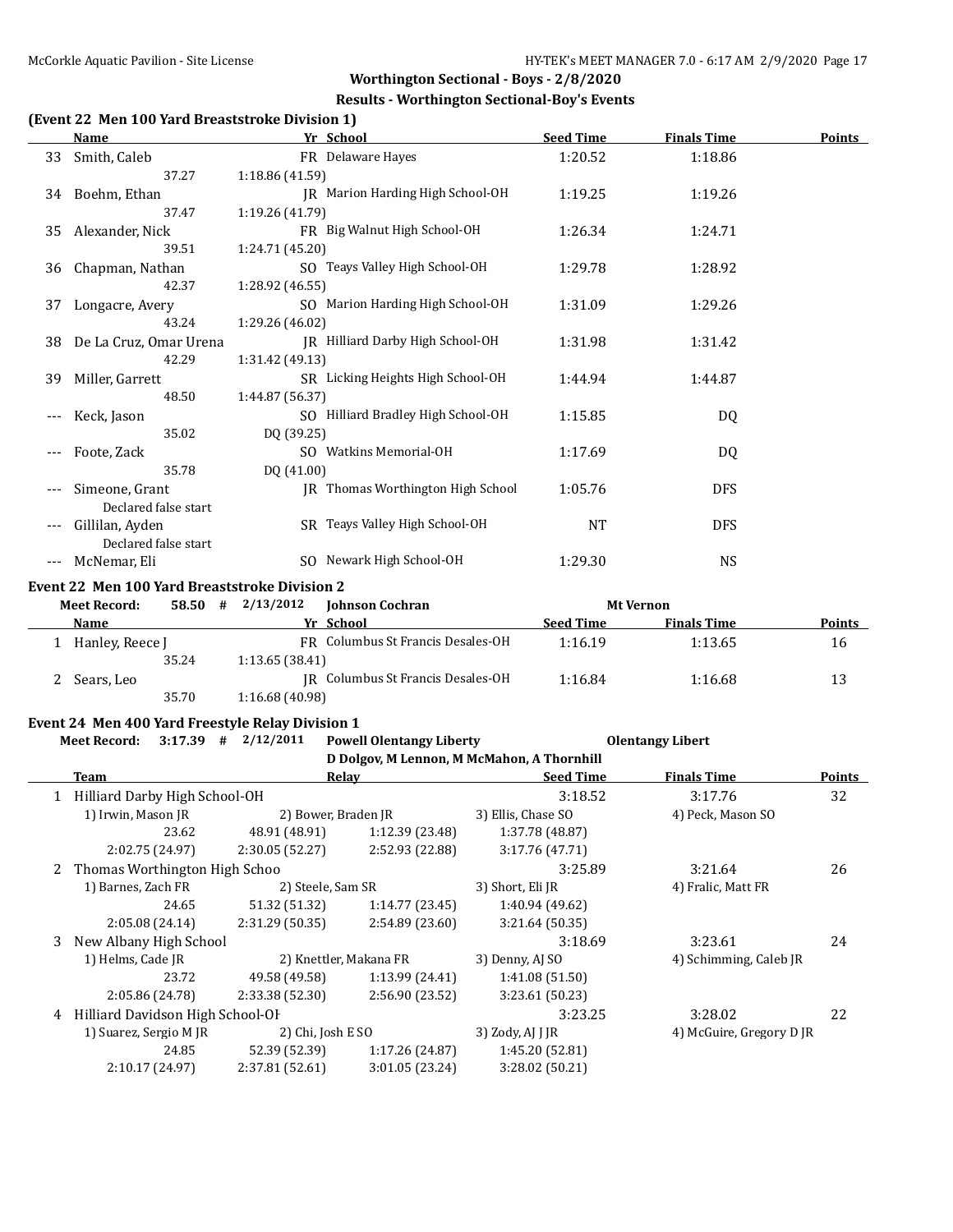### **Results - Worthington Sectional-Boy's Events**

## **(Event 24 Men 400 Yard Freestyle Relay Division 1)**

|    | <b>Team</b>                       |                      | Relay                      | <b>Seed Time</b>        | <b>Finals Time</b>     | <b>Points</b> |
|----|-----------------------------------|----------------------|----------------------------|-------------------------|------------------------|---------------|
|    | 5 Worthington Kilbourne-OH        |                      |                            | 3:34.30                 | 3:28.25                | 20            |
|    | 1) Ambler, Nathan FR              |                      | 2) Richner, Christopher FR | 3) Chen, Aaron SR       | 4) Fisher, Mitchell SR |               |
|    | 25.35                             | 51.30 (51.30)        | 1:16.83 (25.53)            | 1:44.75 (53.45)         |                        |               |
|    | 2:09.56 (24.81)                   | 2:36.69 (51.94)      | 3:01.22 (24.53)            | 3:28.25 (51.56)         |                        |               |
| 6  | Gahanna Lincoln-OH                |                      |                            | 3:22.41                 | 3:29.27                | 18            |
|    | 1) Fields, Darin SR               | 2) Gilger, Caleb JR  |                            | 3) Belli, Johnny SR     | 4) Riegler, McCord JR  |               |
|    | 26.23                             | 54.12 (54.12)        | 1:19.96 (25.84)            | 1:48.75 (54.63)         |                        |               |
|    | 2:12.70 (23.95)                   | 2:39.27 (50.52)      | 3:02.86 (23.59)            | 3:29.27 (50.00)         |                        |               |
| 7  | Delaware Hayes                    |                      |                            | 3:32.19                 | 3:33.87                | 14            |
|    | 1) Gannon, Kaden FR               |                      | 2) Abahazi, Charles FR     | 3) Etheridge, Max SO    | 4) Bucher, Caleb SR    |               |
|    | 25.78                             | 52.96 (52.96)        | 1:18.55 (25.59)            | 1:48.09 (55.13)         |                        |               |
|    | 2:14.21 (26.12)                   | 2:43.45 (55.36)      | 3:07.35 (23.90)            | 3:33.87 (50.42)         |                        |               |
| 8  | <b>Watkins Memorial-OH</b>        |                      |                            | 3:21.51                 | 3:39.41                | 10            |
|    | 1) Fenimore, Alex SR              | 2) Stought, Aiden JR |                            | 3) McCloud, Colton SO   | 4) Mohler, Ryan SO     |               |
|    | 25.30                             | 53.43 (53.43)        | 1:18.63 (25.20)            | 1:48.24 (54.81)         |                        |               |
|    | 2:14.76 (26.52)                   | 2:44.79 (56.55)      | 3:10.83 (26.04)            | 3:39.41 (54.62)         |                        |               |
| 9  | Big Walnut High School-OH         |                      |                            | 3:47.30                 | 3:41.56                | 8             |
|    | 1) Buckler, Braden JR             | 2) Wagner, Braden SO |                            | 3) Wion, Nathan SO      | 4) Lee, Christopher SO |               |
|    | 27.13                             | 56.25 (56.25)        | 1:22.52 (26.27)            | 1:52.52 (56.27)         |                        |               |
|    | 2:18.30 (25.78)                   | 2:47.03 (54.51)      | 3:12.83 (25.80)            | 3:41.56 (54.53)         |                        |               |
| 10 | Westerville Central HS-OH         |                      |                            | 3:59.26                 | 3:43.35                | 6             |
|    | 1) Radecki, Luke JR               | 2) Burky, Luke JR    |                            | 3) Van Allen, Nick SO   | 4) Radecki, Grant JR   |               |
|    | 25.81                             | 54.92 (54.92)        | 1:21.23 (26.31)            | 1:51.03 (56.11)         |                        |               |
|    | 2:16.78 (25.75)                   | 2:45.82 (54.79)      | 3:13.54 (27.72)            | 3:43.35 (57.53)         |                        |               |
| 11 | Marion Harding High School-OH     |                      |                            | 3:51.51                 | 3:46.16                | 4             |
|    | 1) Taylor, Tory JR                |                      | 2) Spiegel, Kameron SO     | 3) Boehm, Ethan JR      | 4) Spiegel, Payton SR  |               |
|    | 27.54                             | 58.32 (58.32)        | 1:25.64 (27.32)            | 1:57.52 (59.20)         |                        |               |
|    | 2:24.26 (26.74)                   | 2:54.44 (56.92)      | 3:18.67 (24.23)            | 3:46.16 (51.72)         |                        |               |
| 12 | Hilliard Bradley High School-OH   |                      |                            | 3:42.99                 | 3:48.31                | 2             |
|    | 1) Alspaugh, Marshall SO          | 2) Razor, Ethan JR   |                            | 3) Baxendell, Jacob SO  | 4) White, Jackson JR   |               |
|    | 27.61                             | 58.81 (58.81)        | 1:25.14 (26.33)            | 1:54.36 (55.55)         |                        |               |
|    | 2:21.12 (26.76)                   | 2:50.95 (56.59)      | 3:17.52 (26.57)            | 3:48.31 (57.36)         |                        |               |
| 13 | Teays Valley High School-OH       |                      |                            | 4:02.99                 | 3:52.63                |               |
|    | 1) Hamilton, Parker P SR          | 2) Moore, Dallas JR  |                            | 3) Reynard, Nate SO     | 4) Koch, Mason SR      |               |
|    | 24.88                             | 52.10 (52.10)        | 1:55.41 (1:03.31)          | 2:22.73 (1:30.63)       |                        |               |
|    | 2:54.72 (31.99)                   | 3:22.07 (59.34)      | 3:52.59 (30.52)            | 3:52.63 (30.56)         |                        |               |
|    | 14 Licking Heights High School-OH |                      |                            | 5:02.25                 | 4:51.12                |               |
|    | 1) Arent, Kevin JR                | 2) Sandy, Logan SR   |                            | 3) Denlinger, Johnny FR | 4) Griffin, Jaden      |               |
|    | 36.07                             | 1:17.46(1:17.46)     | 1:32.46 (15.00)            | 1:50.93 (33.47)         |                        |               |
|    | 2:29.51 (38.58)                   | 3:02.82 (1:11.89)    | 3:44.64 (41.82)            | 4:51.12 (1:48.30)       |                        |               |
| 15 | Newark High School-OH             |                      |                            | 4:24.28                 | 4:51.43                |               |
|    | 1) Mazzone, Mitchell FR           |                      | 2) Schweiger, Andrew SO    | 3) Hays, Sam JR         | 4) Boyd, Mason SO      |               |
|    | 35.36                             | 1:14.58 (1:14.58)    | 1:47.90 (33.32)            | 3:00.79 (1:46.21)       |                        |               |
|    | 3:45.65 (44.86)                   | 4:16.29 (1:15.50)    | 4:51.53 (35.24)            | 4:51.43 (35.14)         |                        |               |
|    |                                   |                      |                            |                         |                        |               |

# **Event 24 Men 400 Yard Freestyle Relay Division 2**<br>Mest Besendy 2:17.20  $\pm$  2/12/2011 - Powell Ole

| Meet Record:                   | 3:17.39         | 2/12/2011<br>#   | <b>Powell Olentangy Liberty</b> |                                            | <b>Olentangy Libert</b> |               |
|--------------------------------|-----------------|------------------|---------------------------------|--------------------------------------------|-------------------------|---------------|
|                                |                 |                  |                                 | D Dolgov, M Lennon, M McMahon, A Thornhill |                         |               |
| Team                           |                 |                  | Relay                           | <b>Seed Time</b>                           | <b>Finals Time</b>      | <b>Points</b> |
| Columbus St Francis Desales-OH |                 |                  |                                 | 4:06.09                                    | 4:03.33                 | 32            |
| 1) Sears, Leo JR               |                 | 2) Pugh, Noah FR |                                 | 3) Hanley, Reece J FR                      | 4) Jordan, Will SO      |               |
|                                | 29.87           | 1:04.69(1:04.69) | 1:34.11 (29.42)                 | 2:07.67 (1:02.98)                          |                         |               |
|                                | 2:35.99 (28.32) | 3:07.72(1:00.05) | 3:34.17(26.45)                  | 4:03.33(55.61)                             |                         |               |